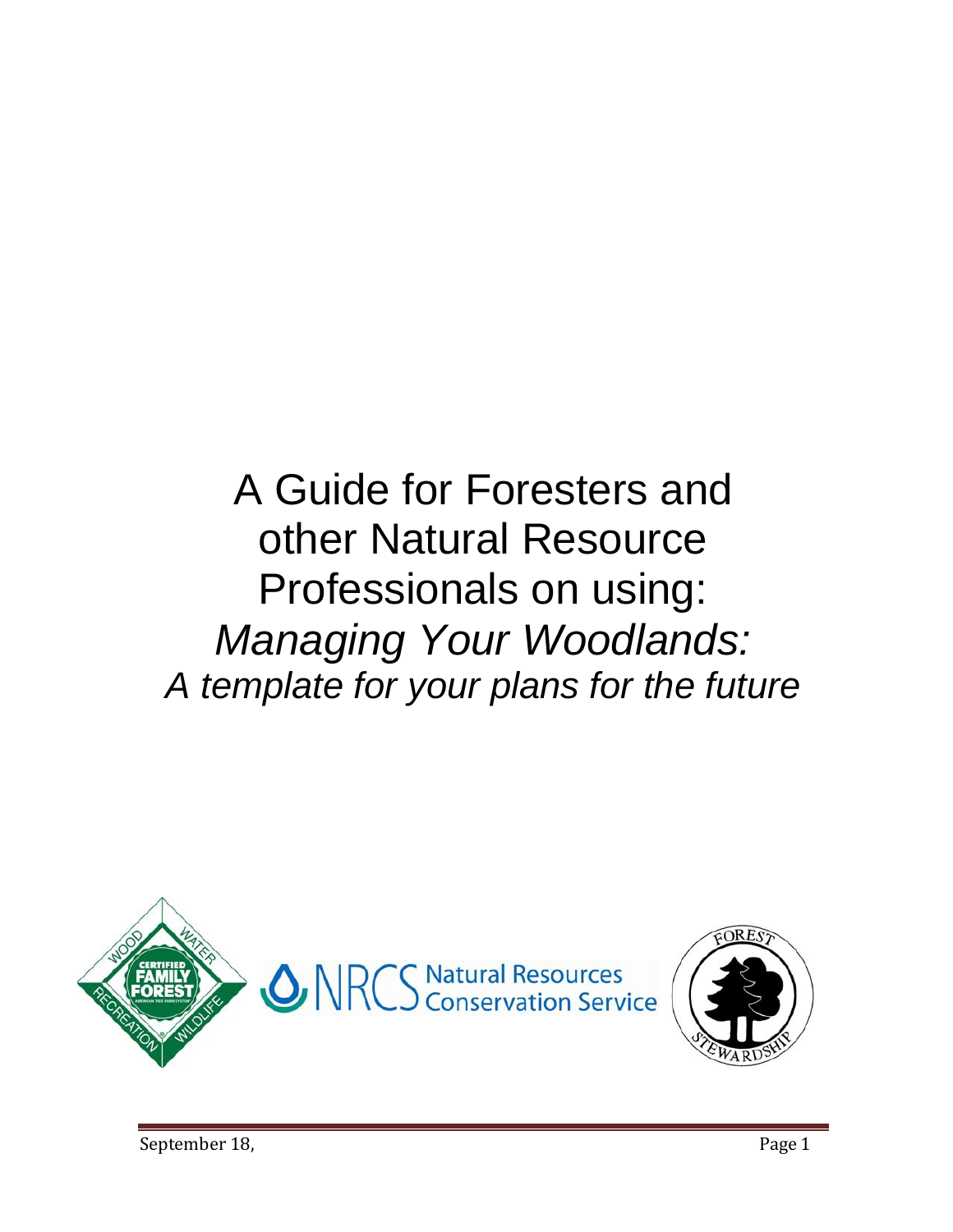### **Table of Contents**

| Appendix 3 Timber Sale Contract Checklist for Private Landowners and Loggers  25 |
|----------------------------------------------------------------------------------|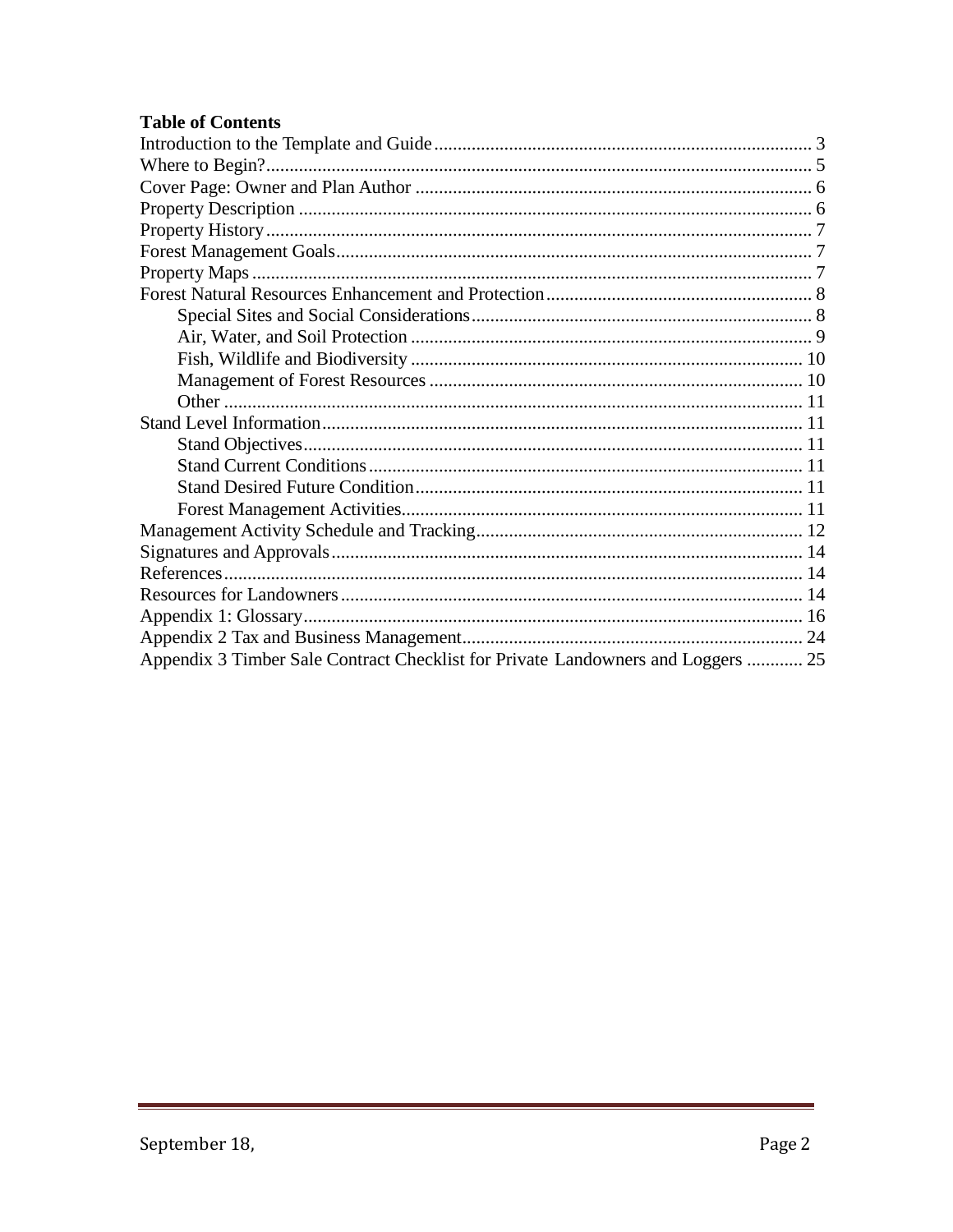# <span id="page-2-0"></span>**Introduction to the Template and Guide**

This guide was developed to assist you, the forester or natural resource professional, in working with landowners to develop a forest resources management plan using *Managing Your Woodlands: A template for your plans for the future* ("Template"). We encourage you to work with landowners as co-creators in the development of their plan. Landowners who are involved in plan development and have a clear understanding of what it specifies will be more likely to implement management guidance contained in the plan.

The companion document *Understanding Your Plan - A Guide for Landowners using Managing Your Woodlands: A Template for Your Plans for the Future* ("Landowner Guide") can be used to help landowners prepare materials in advance of working with foresters. The Landowner Guide describes the categories of information needed to complete the Template, and has suggestions for information sources. The Landowner Guide includes a glossary of relevant forestry terms, and a list of available resources. When you are meeting with landowners, you may wish to provide them with a copy of the Landowner Guide. The Template and guides are tools to assist you in working with landowners to develop forest management plans.

### **Why the template?**

The Template allows landowners to participate in several different programs available to them:

### **American Tree Farm System**

The American Tree Farm System® (ATFS) is the largest and oldest sustainable woodland system in America, internationally recognized, meeting strict thirdparty certification standards.

For 70 years, ATFS has enhanced the quality of America's woodlands by giving forest owners the tools they need to keep forests healthy and productive. Stemming the loss of America's woodlands is vital to our country's clean water and air, wildlife habitat, recreational activities, and producing the wood and paper products we all need. ATFS provides landowners with the validation that they are doing right by their land, meeting the highest standards of sustainability and being good stewards for the future.

ATFS is a program of the American Forest Foundation. *The American Tree Farm System grows stewardship from the roots.*

To participate in a state ATFS program, please visit [www.treefarmsystem.org/stateleaders](http://www.treefarmsystem.org/stateleaders)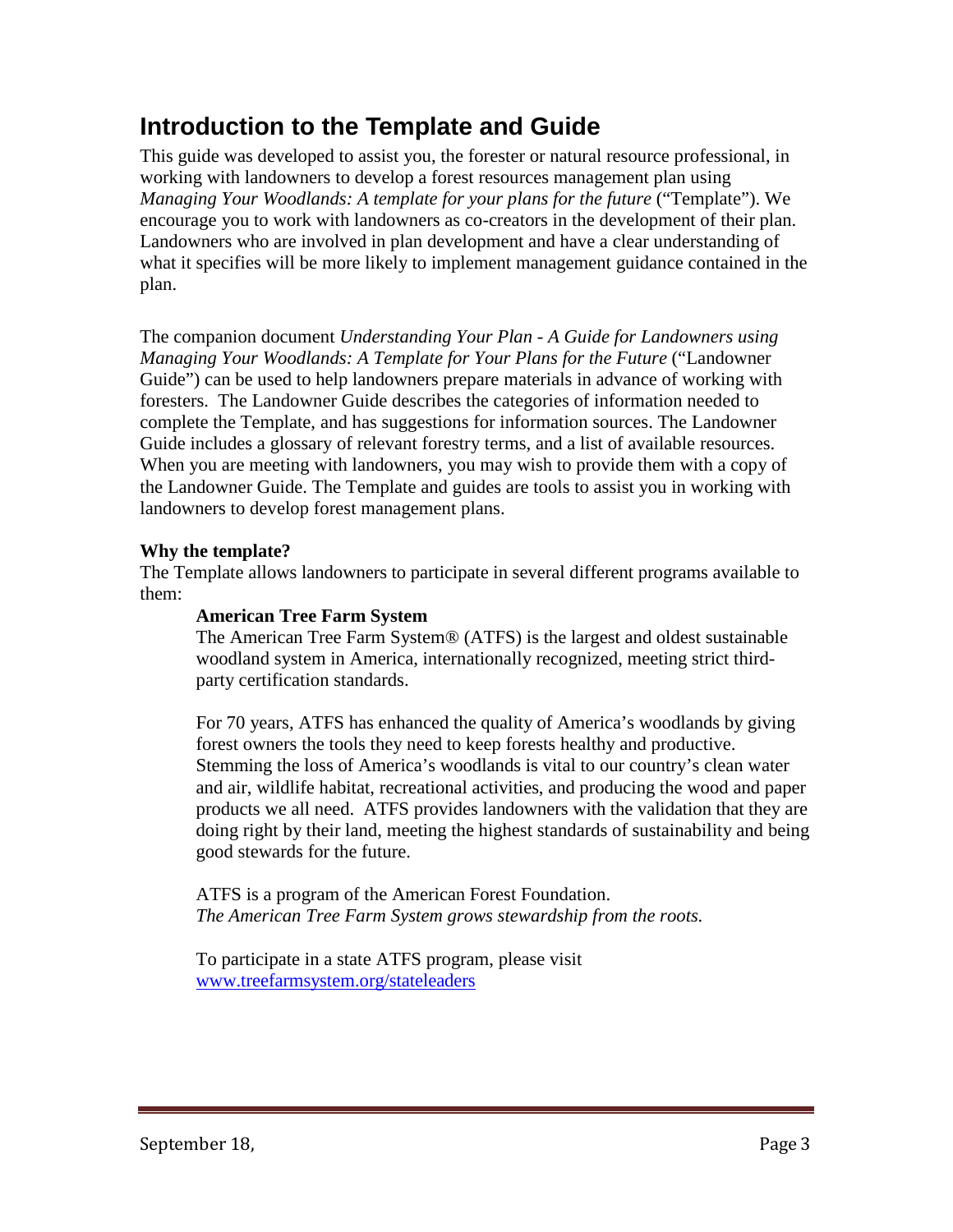#### **Forest Stewardship Program**

The Forest Stewardship Program works through State forest agencies and other partners to sustain and improve our Nation's private forest landscapes. The program develops and delivers appropriate technical and planning assistance to enable active, informed, long-term forest management. Forest Stewardship management plans provide landowners with practical guidance for achieving their own unique objectives in a way that also maximizes public goods and services provided by forests, such as clean drinking water, clean air, carbon sequestration, wood fiber, recreation, and scenic landscapes. Landowners who implement Forest Stewardship management plans are in a much better position to participate in certification programs and access emerging markets, such as those for ecosystem services and biomass for energy.

#### **Natural Resources Conservation Service (NRCS) assistance programs** NRCS

provides financial assistance to private landowners to implement forestry and agroforestry related practices through Farm Bill and discretionary conservation programs. Assistance is also provided for multi-year and permanent easements to conserve forest land to meet program goals. There are several assistance programs including:

- *Environmental Quality Incentives Program (EQIP)* offers financial and technical help to assist eligible participants including forest owners with management practices on their lands; a forest management plan is required to participate.
- *Conservation Stewardship Program (CSP)* offers stewardship contracts to landowners who meet a certain threshold of land stewardship and agree to maintain and improve their land.
- *For more information about these and other programs refer to <http://www.nrcs.usda.gov/programs/> or contact the local NRCS office.*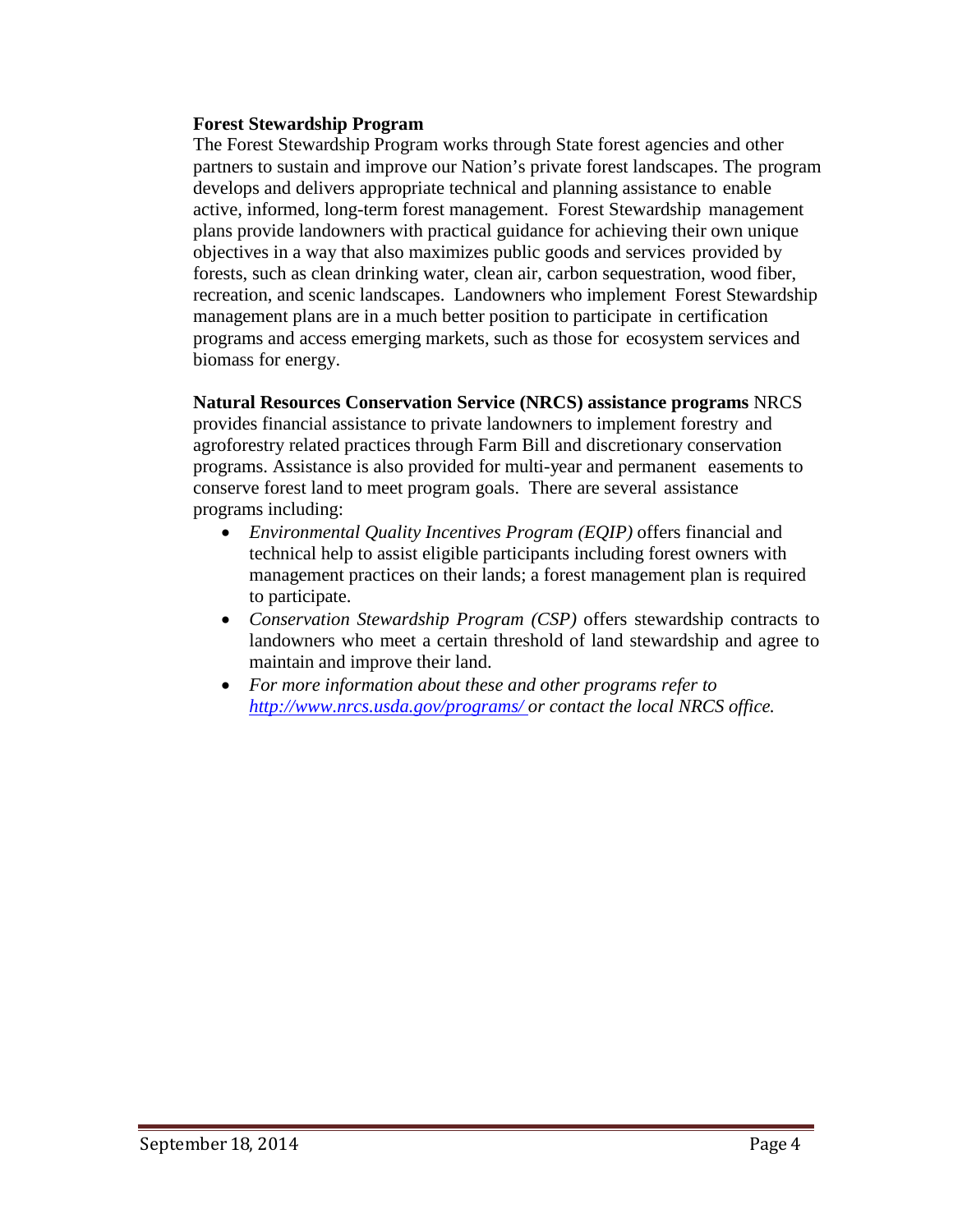# <span id="page-4-0"></span>**Where to Begin?**

A management plan should be completed by a forester or other natural resource professional, but landowners need to take an active role in the development of their plan. Landowners should be considered co-creators of the plan along with the forester.

The Landowner Guide is a companion to this guide and the Template, as described in the Introduction section. Foresters and natural resource professionals are encouraged to provide the Landowner Guide to their clients as a resource. There are several sections of the Template that landowners can either complete or begin before meeting with their forester. The forester can also begin gathering some of this information prior to the first meeting with the landowner(s):

- **Owner's contact information**
- **Property Description**: complete as much as possible, and review with the landowner(s).
- **Property History**: most of this information will be provided by the landowner(s) and then reviewed with the forester. The forester can gather information about the area surrounding the landowner's property, such as existing landscape or watershed plans.
- **Forest Management Goals**: the forester asks the landowner(s) about their goals for the property.
- **Property Maps**: collect the appropriate maps of the property (e.g., aerial photos, soil map, etc.) and compare or reconcile with any maps the landowners have.
- **Forest Natural Resources Enhancement and Protection**: the forester or planner will complete this section, but landowners can start to think about their goals and provide their thoughts to the forester. Ask the landowners:
	- o Are there any special sites that you and your family have that you want to protect?
	- o From your personal knowledge or research, are there special sites that threatened and endangered species might be using on your property (Reference: [www.treefarmsystem.org/woodlandresources\)](http://www.treefarmsystem.org/woodlandresources))
	- o Have you considered the questions in the Landowner Guide and thought about your goals or concerns for the land?
- **Stand Level Information**: the forester will complete this section, but landowners should identify their objectives for each stand, given the goals that they have outlined.
- **Management Activity Schedule and Tracking**: the landowner(s) and forester, working together, will develop the schedule. The forester will be responsible for tracking activities (unless the landowner(s)s have designated someone else to be in charge of implementing the management plan). Make sure the landowner(s) understand and are comfortable with the dates documented for the different activities that have been outlined in the plan.

When completing a section, review the requirements in this guide to ensure that all the information is completed. When meeting with landowners initially, review information they have already compiled from following the Landowner Guide, to gain their perspectives or to clarify certain points.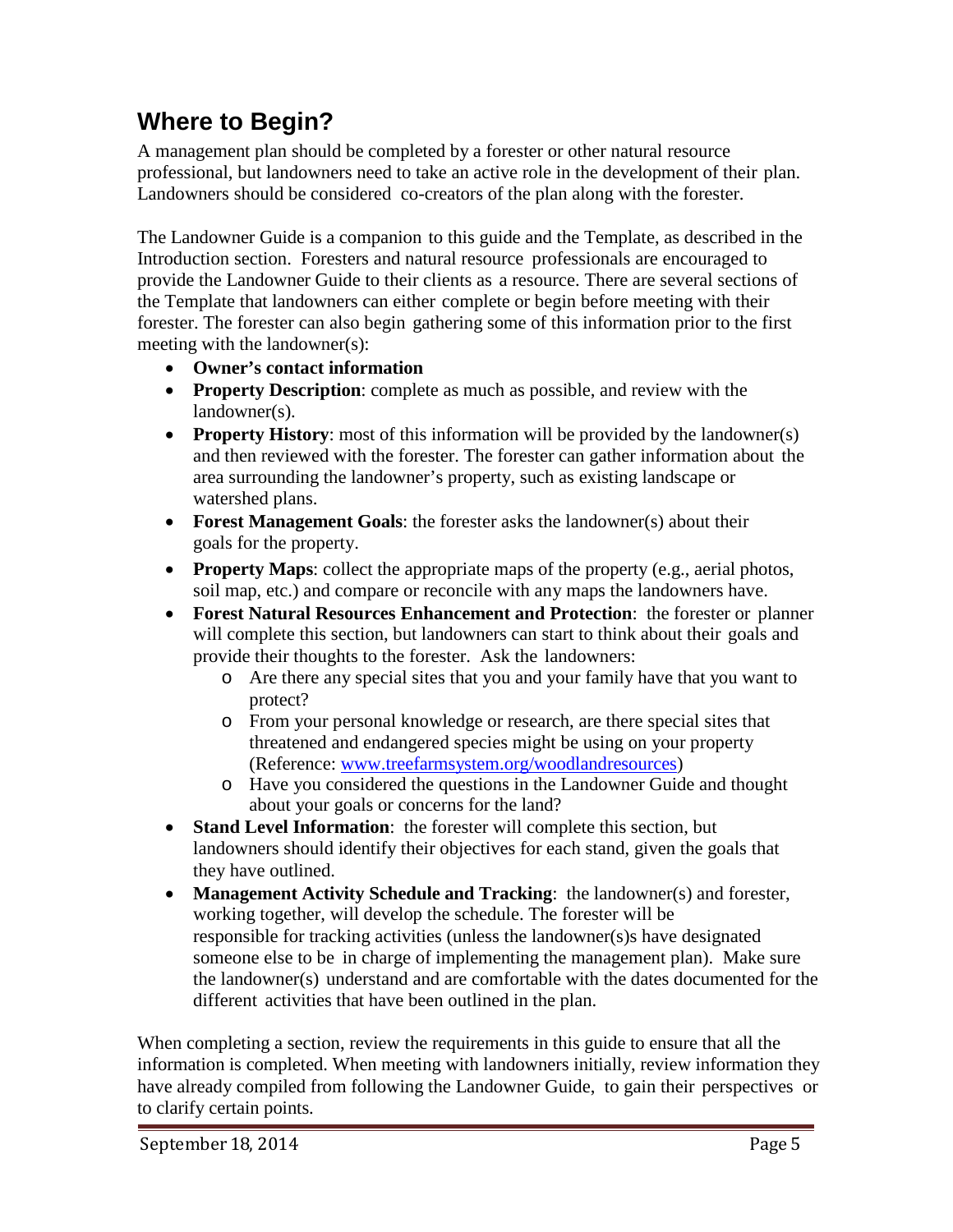# <span id="page-5-0"></span>**Cover Page: Owner and Plan Author**

This section provides contact information for the landowner(s) and the plan preparer (the forester or natural resource professional). Be sure to encourage landowners to keep this section updated. Remind them to inform you and their participating programs if any of the information changes:

- Forest Stewardship Program: State forestry contact or State Forester's office (list of State Foresters is available at [http://www.stateforesters.org/about\\_nasf\)](http://www.stateforesters.org/about_nasf))
- American Tree Farm System: state American Tree Farm System contact [\(www.treefarmsystem.org/stateleaders\)](http://www.treefarmsystem.org/stateleaders))
- NRCS assistance programs: Local service center [\(http://offices.sc.egov.usda.gov/locator/app\)](http://offices.sc.egov.usda.gov/locator/app))

Note the date when the plan was originally completed. Encourage landowners to regularly review their plan. Be sure to date and initial any updates or notes that they add.

# <span id="page-5-1"></span>**Property Description**

The legal property description includes the name of the state, name of the county, township number, range number, section number, and portion of a section where relevant. This information can be found on the property deed.

The Tax Parcel Number is the number assigned to a property by the local tax assessor. This number is not required but it can be helpful to record all relevant property information in one location.

If landowners are planning on participating in a USDA Farm Bill program, then they will need to register at the nearest USDA Service Center.

GPS coordinates are very helpful in locating relevant maps online.

The property may not be entirely wooded, and/or may not all be eligible for a forest management plan, but cleared land can be included if the intent is to plant trees on it. Hence the three acreage questions in this section:

- Total ownership acreage: the total acreage of the property
- Total forested acreage: the total acreage with trees
- Total acreage covered by plan: the portion of the acreage that will be described in this plan (forested or not).

For the topography and access information, develop estimates based on your experience of the property. For the slope section, include the percentage of land that is in each category.

For the road condition, the percentages represent how much of a road is accessible to vehicles. For the estimates of road length, include estimated miles of road for each category.

Include the watershed unit that is appropriate for the state.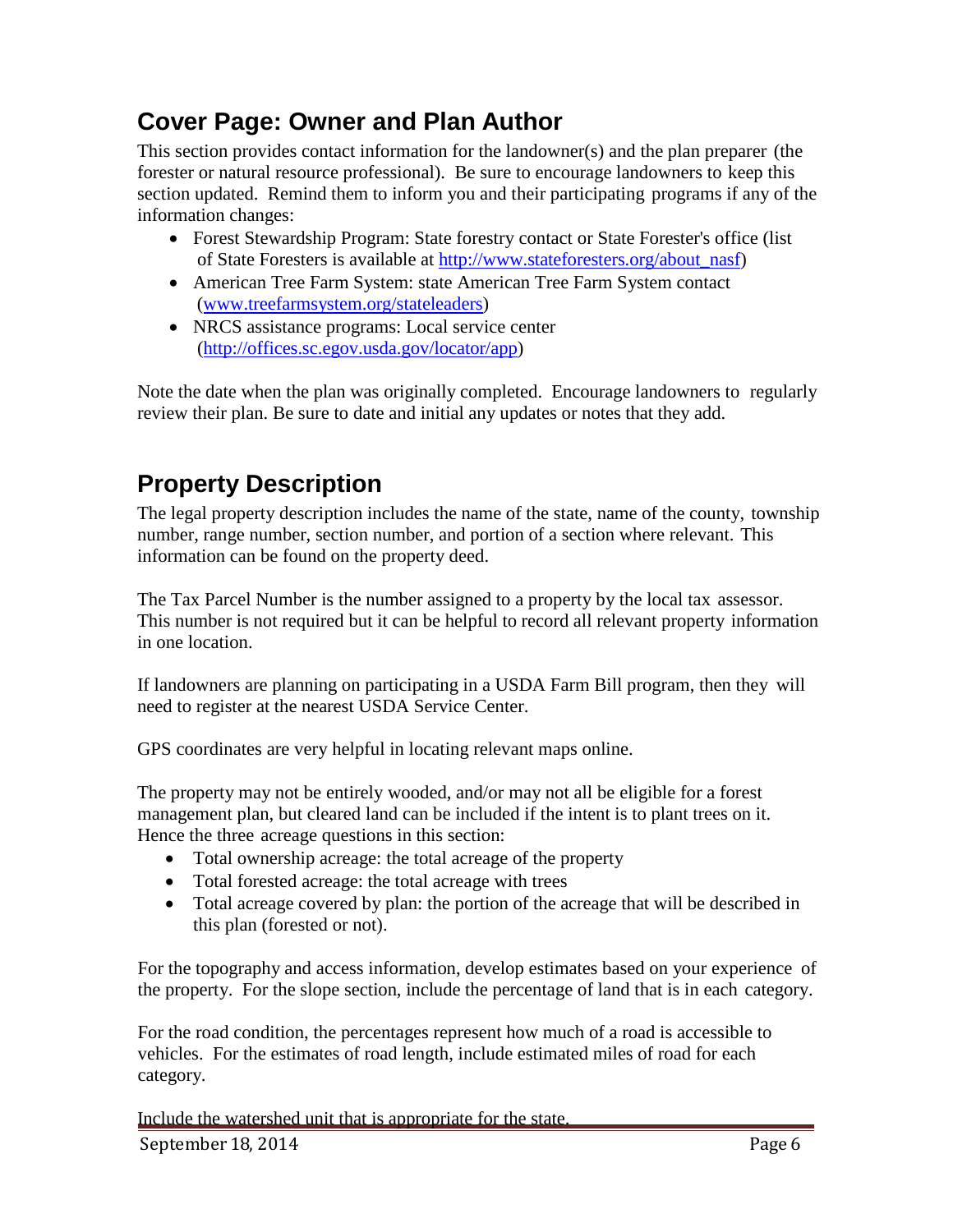# <span id="page-6-0"></span>**Property History**

The Property History is a brief description of the history of the land and ownership, including length of current ownership, past management activities, and surrounding environment (whether nearby property is developed, private woodland, public forests, etc.). This information can be based on personal knowledge, property records, and local information sources as well as evidence observed on the ground, such as stumps, skid trails, etc.

# <span id="page-6-1"></span>**Forest Management Goals**

Ownership Goals are at the heart of the plan and describe what the landowner(s) want to gain from their property and resources. We encourage landowners to make a list of goals and objectives that reflect their expectations, personal values, and the potential of the woodland. Goal statements should broadly summarize the landowner(s) vision for the land, but should be specific enough that it will be possible to tell whether the goals are being reached. In the Landowner Guide, we use some information about goal development from the *Good Forestry in the Granite State: Recommended Voluntary Forest Management Practices for New Hampshire* (Bennett, 2010).

# <span id="page-6-2"></span>**Property Maps**

Maps are a valuable tool for forest owners and many mapping tools are now available online. For the property maps section, include the following:

- 1. Delineate property boundaries, stands, special sites, threatened and endangered species present, water resources, roads, existing practices, and future conservation practices. Include the map scale and a directional arrow. Example of map types could include:
	- o A contour map
	- o Aerial photo (for free aerial photo downloads [http://earth.google.com/\)](http://earth.google.com/))
	- o GIS printout
- 2. Soils information
	- o Soils map: including legend, interpretations, etc. For soil maps, NRCS has developed a web-based map-making tool for private landowners: [http://websoilsurvey.nrcs.usda.gov.](http://websoilsurvey.nrcs.usda.gov/) Or, check with the local NRCS office: [\(http://offices.sc.egov.usda.gov/locator/app\). Soil](http://offices.sc.egov.usda.gov/locator/app).%20Soil) maps are required for NRCS assistance programs.

Multiple copies of the maps might be necessary to ensure the legibility of information. Some state agencies also have mapping tools available online. Check with the state forestry agency for more information.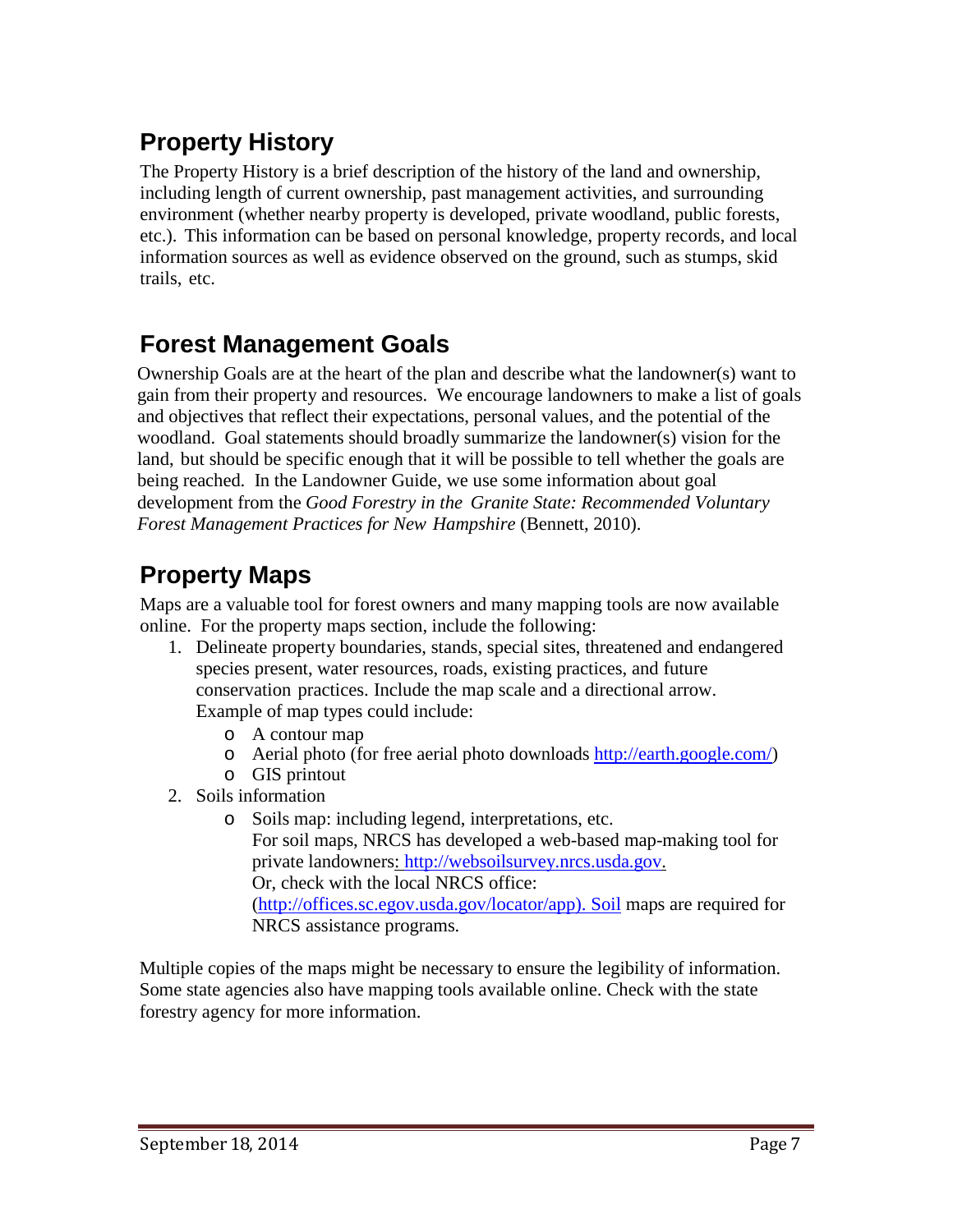# <span id="page-7-0"></span>**Forest Natural Resources Enhancement and Protection**

This section relates to the natural resource elements found throughout the entire property. Some of the treatments related to these resource areas may qualify for federal and state assistance programs. Include appropriate activities and treatments in the Management Activity Schedule and Tracking table as well as on the map(s). Complete the Activity Schedule and draw and label the areas of management on the map if using this plan as part of an assistance program application. There is no need to repeat this information in the stand specific section.

For the following sections, consider the goals that landowners identified for their woodland. Address the following information for each section:

- 1. What treatments/ monitoring/ protection are planned?
- 2. When will treatments be implemented (season, year), and follow-up activities occur?
- 3. Where will the management take place: entire stand, part of a stand, acres?
- 4. Do landowners have applicable permits, professional assistance, and applications for the assistance programs?

## <span id="page-7-1"></span>**Special Sites and Social Considerations**

### **Special Sites**

Are there special sites, including historic, archeological, or environmental properties and high-conservation-value forests (HCVF) and landscapes on the property that should be delineated and taken into account? Special sites may include locales that are designated by landowners, that represent places or things that are important to them or their community. These may include, but are not limited to, private family cemeteries, gardens, road-side markers and other locales with special ecosystem, landscape, historic or commemorative meaning. The HCFV concept is used by various organizations, including ATFS, to identify forests of outstanding and critical importance due to their social or environmental values.

This section should include notes on the assistance and information you and the landowners utilized to help identify special sites and HCVF. There are online resources available to help identify special sites. Landowners may visit

[www.treefarmsystem.org/woodlandsresources](http://www.treefarmsystem.org/woodlandsresources) to find information about their state.

## **Adjacent stand or ownership concerns**

How does surrounding management affect the woodland, and how do landowner actions impact neighboring properties? Consider aesthetic quality, wildfire concerns, privacy, wildlife movement and habitat, noxious weeds, or urban encroachment, if applicable. Aesthetic qualities should be considered throughout the plan as it is being developed.

It may be appropriate to consider modifying forestry practices in consideration of aesthetics, particularly for sites in view of the public. Modifications could be made in timber sale layout, road and log landing locations, intersections with public roadways, distributing logging residue, tree retention, timing of operations, and other factors related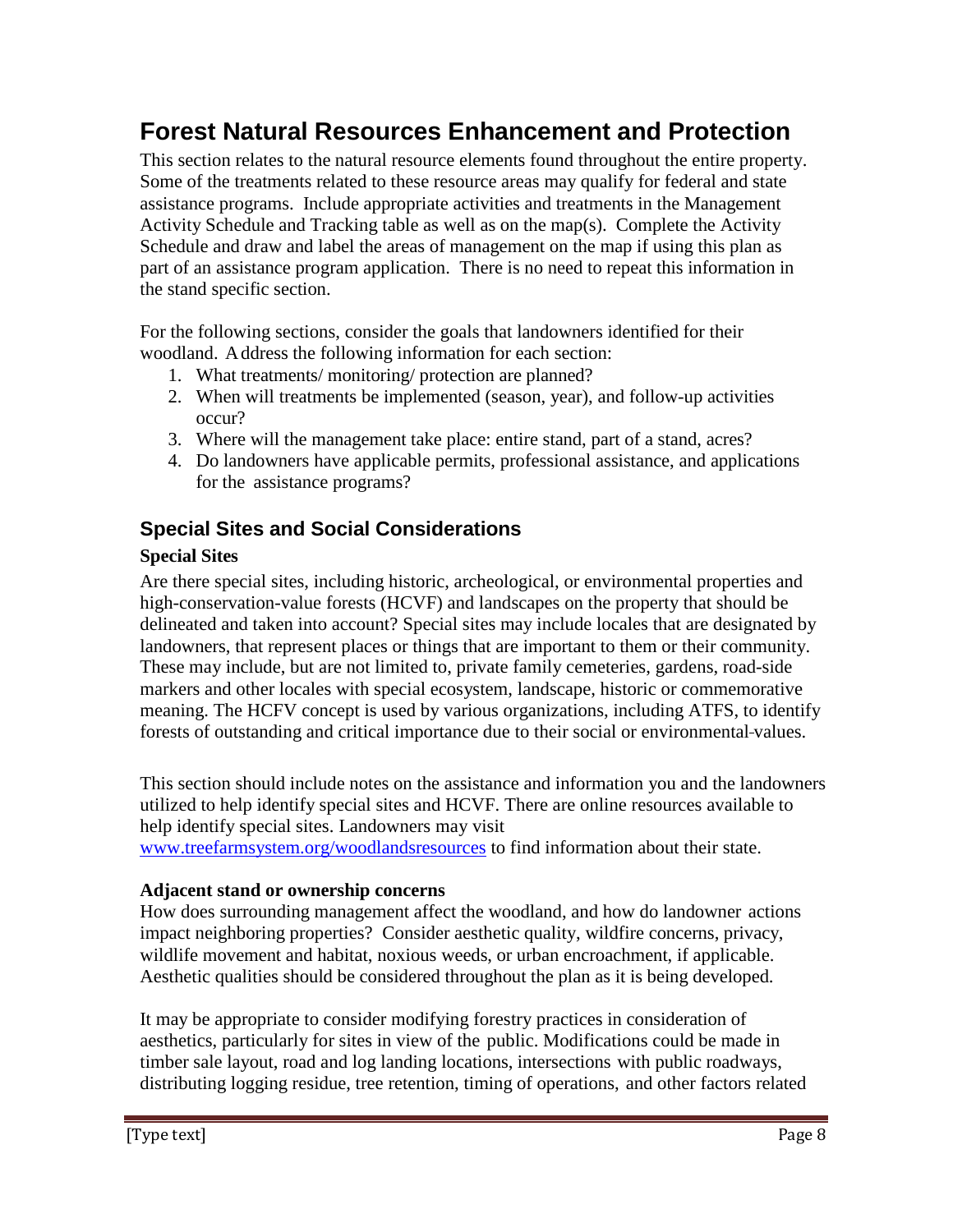to the scale and location of the project.

For more information on federal and state designated weeds, please visit <http://plants.usda.gov/java/noxiousDriver>

#### **Recreation**

If recreation is one of the landowners' goals for their property, then identify the type of recreation desired and how it will be addressed through woodland management.

### **Access**

Address access needed for management, and general access to the property. Do the landowners have a legal access route to the property? Is public access allowed? Are property boundaries posted? How are they marked?

## <span id="page-8-0"></span>**Air, Water, and Soil Protection**

### **Soil protection**

Consider risks posed by steep slopes, erodible soils, wetness, flood potential, landslides, etc. Consider needs for nutrient cycling, inputs to soil organic matter, forest floor retention. Identify mitigations such as woody debris retention to benefit nutrient cycling, vehicle travel specifications to minimize soil compaction, road design to limit erosion and sedimentation, and the use of Best Management Practices (BMPs), if applicable. Include a soil map if desired (**Note**: required for NRCS).

BMPs are essential to ensuring that benefits for air, soil, and water are made possible through sound management. To find the BMPs for your state, visit [www.treefarmsystem.org/woodlandresources/ a](http://www.treefarmsystem.org/woodlandresources/)nd search by state to find the link to BMPs.

## **Roads**

Consider general maintenance, erosion potential, BMPs, if applicable, road surface condition, road runoff, drain-dips, culverts, stream crossings, weed control, and time-ofyear use.

#### **Streams, wetlands, ponds, lakeshore**

Consider BMPs, if applicable, riparian habitat, wildlife, and road crossings. If a wetlands delineation map is available, include as a reference.

## **Effects of Natural Disasters**

Consider what landowners should do after a natural disaster occurred, if appropriate. Has the property been affected by floods, wildfire, wind, ice or other natural disasters? Are landowners at risk?

## **Rangeland Resources** (if applicable)

If there is rangeland on the property, address any livestock impacts on the woodland, such as nutrient management, soil compaction, or plant damage.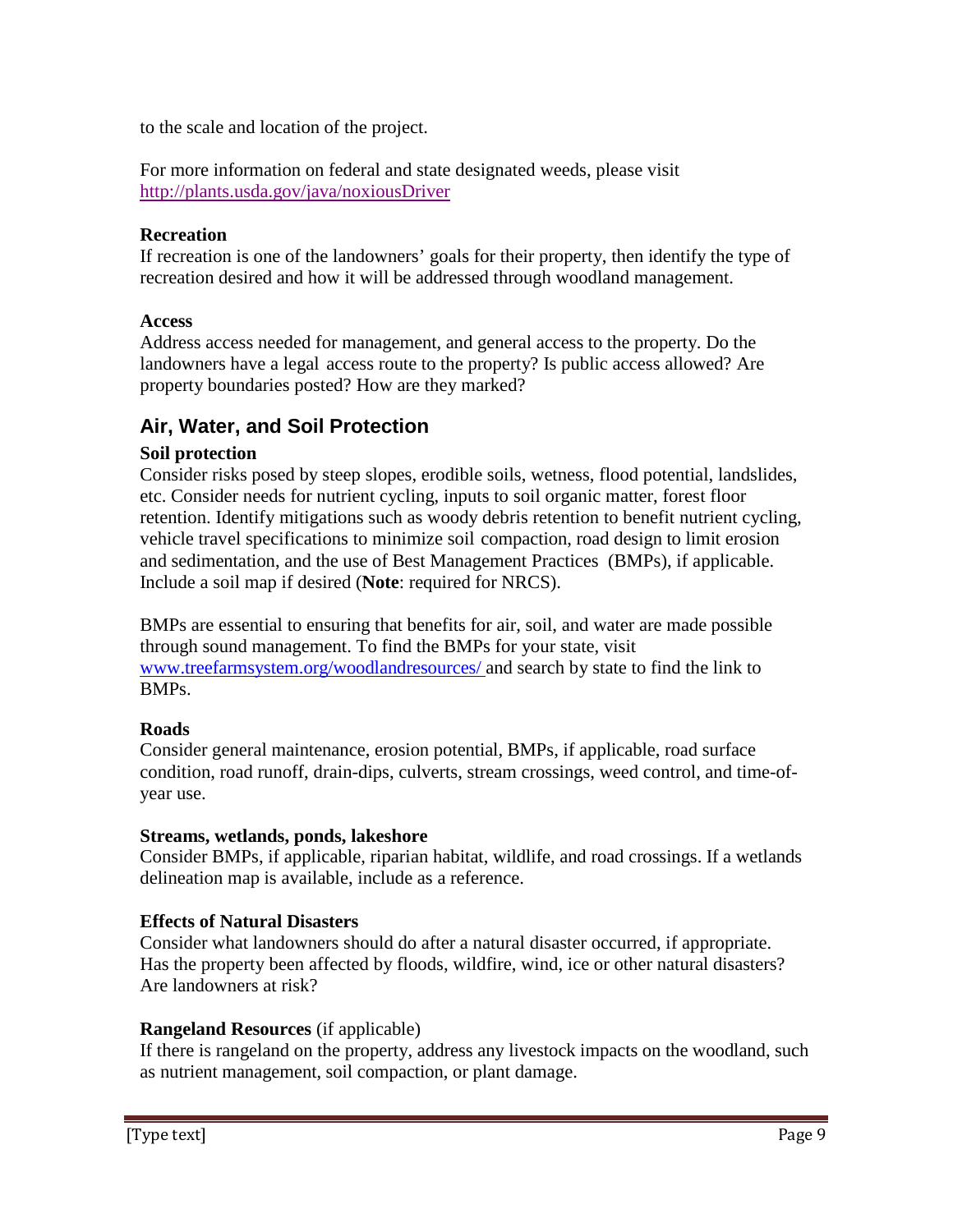### **Carbon sequestration** (optional)

This is an optional resource that landowners may want to consider. Include a current estimation of the tons of standing carbon per acre, plus growth rate–tons of carbon captured per year. Carbon capture and storage is not currently a requirement of either the Forest Stewardship Program, American Tree Farm System, or NRCS programs.

## <span id="page-9-0"></span>**Fish, Wildlife and Biodiversity**

### **Fish &Wildlife**

Consider desired species, habitat improvement, animal control, den sites, nest boxes, snag retention, access, hunting, and the current state of the habitat. What assistance did you seek or information did you gather?

#### **State and Federal threatened or endangered species - plants or animals**

What assistance did you seek or information did you gather related to state and federal threatened or endangered species? To search for site specific information visit [www.treefarmsystem.org/woodlandsresources.](http://www.treefarmsystem.org/woodlandsresources)

## <span id="page-9-1"></span>**Management of Forest Resources**

For the management described in this section, include general management that relates to the natural resource elements found throughout the entire property. For stand specific management activities, please include those in the **Stand Level Information** section.

#### **Protection from Pests**

Address existing and potential concerns for insects, diseases, weeds, and invasive species. Are these species likely to have negative impacts on the woodland? What inventory, control, monitoring, prevention guidelines are needed? Consider using a range of integrated pest management, including mechanical, physical, biological, cultural or chemical management, as needed.

#### **Reforestation and Afforestation**

Consider natural seedling recruitment, planting, site preparation, and current conditions that may affect regeneration.

#### **Prescribed Fire/Burns** (optional)

Prescribed fires/burns can be a useful management tool in certain conditions and locations. Consider using prescribed burns for stand/habitat improvement, and for reducing fuel buildup and degree of wildfire risk. Consult the National Fire Protection Association's (NFPA ) Firewise Communities website for information on making homes and neighborhoods safer from wildland fire, by visiting [www.firewise.org.](http://www.firewise.org/)

#### **Management Plan Implementation Constraints**

Consider available markets for wood products, landowner interest and time, financial limitations, land use ordinances, seasonal access, wildlife activity, insect activity, operability due to slope or soil characteristics, or any other factor that limits options for land use.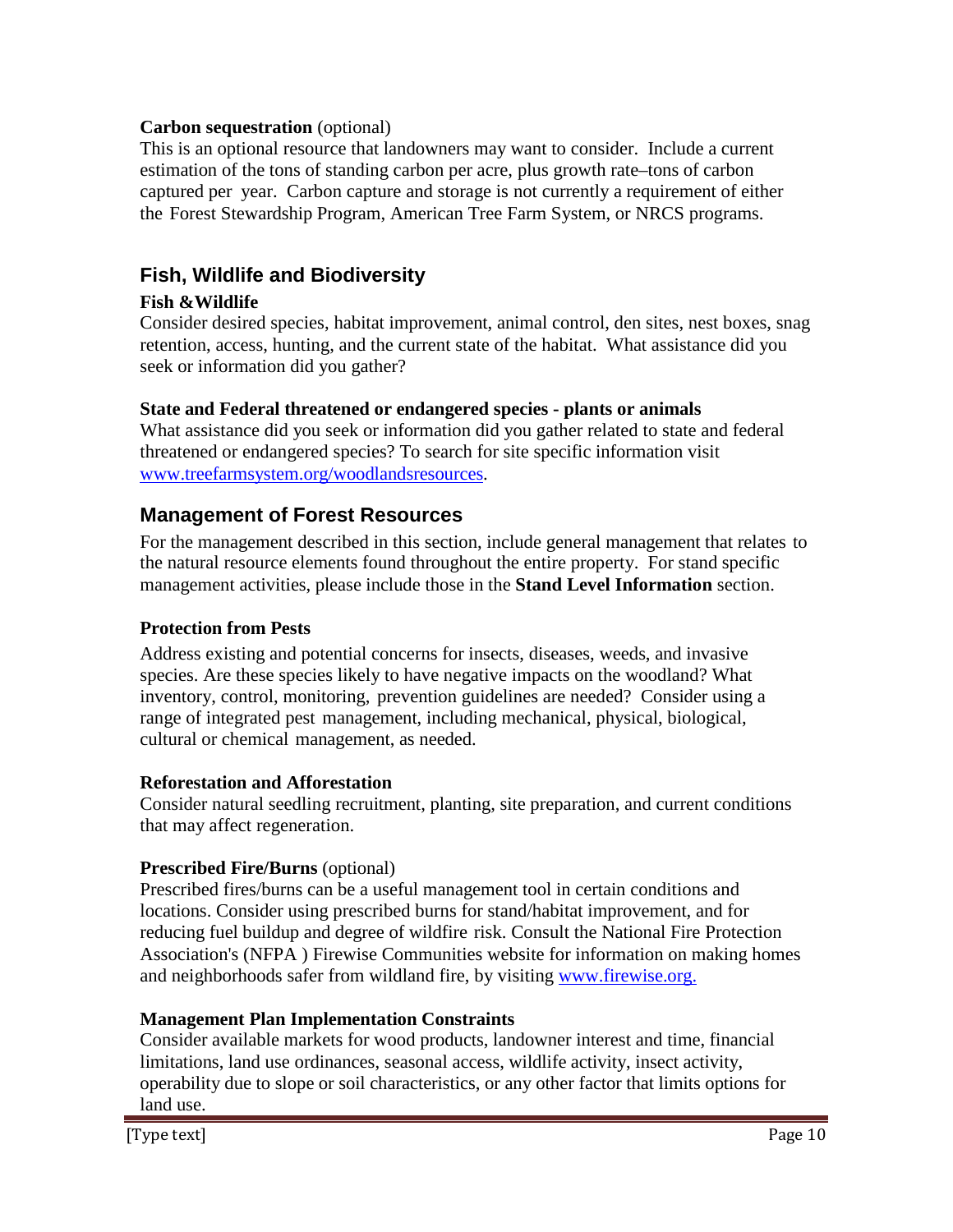## <span id="page-10-0"></span>**Other**

Use this space to include information on any other natural resource enhancements and protection that are not included in the sections above.

# <span id="page-10-1"></span>**Stand Level Information**

## <span id="page-10-2"></span>**Stand Objectives**

Work with landowners to identify objectives for each stand that relate to the goals that they outlined for the property.

## <span id="page-10-3"></span>**Stand Current Conditions**

**General Description**:. This section includes the history, site index, elevation, slope, stand quality and health, average growth rate, summary of size classes, summary of heights, stocking level, density, risk rating, etc. for the stand in question. Further detailed inventory/plot data can be included and is desirable.

**Current forest type and current age**: For each forest type represented in the stand, include an estimate of its current age.

**The bird's eye view of current stand conditions and structure** are simple graphic representations of the landowner(s) woodland. The diagrams display some different tree spacings and arrangements showing what the stand looks like at present, and to consider for the future.

## <span id="page-10-4"></span>**Stand Desired Future Condition**

This section outlines what the stand will look like in the future, based on landowner objectives for the stand.

**Desired Forest Type and Expected Longevity**: This section shows the forest type(s) the landowners would like to see in this stand, and the maximum age trees are expected to reach before they die of natural causes or are harvested.

This section also addresses how the future trees would grow, either through natural regeneration or planting.

## <span id="page-10-5"></span>**Forest Management Activities**

After the desired future stand condition has been identified, the forest management activities for each stand will be outlined in this section.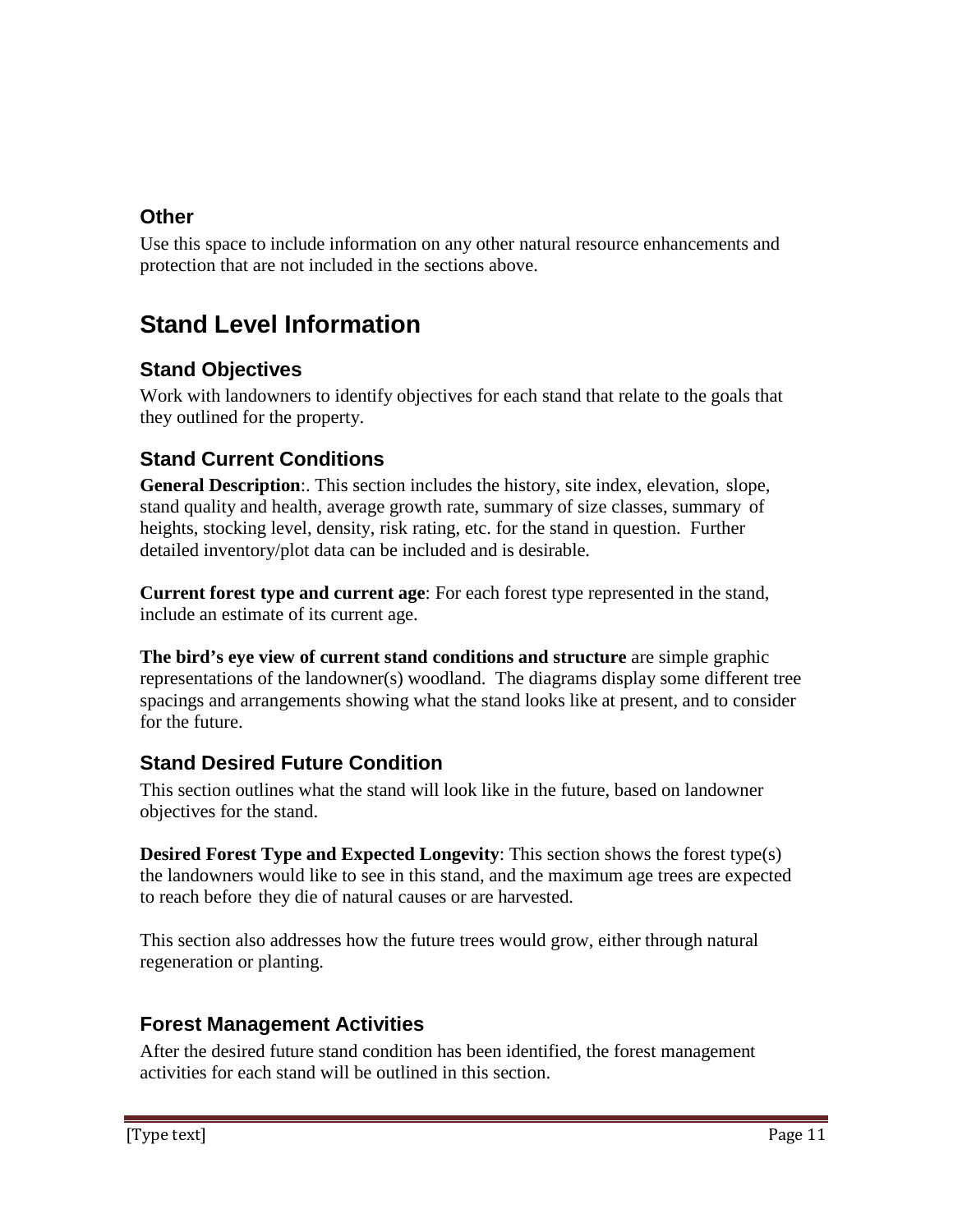**Forest Health Management:** These activities may include pruning, pre- commercial thinning from above/below, prescribed fires, sanitation, salvage, etc.

**Harvesting:** For harvest activities, describe the recommended silvicultural practices and how they will help achieve landowner goals. Silvicultural practices include even-aged and uneven-aged systems (e.g., coppice, clearcut, seed tree, shelterwood, group selection, single tree selection, overstory removal, etc.).

Also describe the harvesting system (e.g., ground based, in-woods chipping, cut-tolength, cable logging, etc.), along with the time of year and other harvesting considerations. Include the reason for choosing a particular harvesting system and how it protects the site.

**Slash management:** For this section, discuss how logging debris (i.e., slash) will be treated after a management activity. Examples include: leave slash on site, whole-tree skid to a landing and chip, whole-tree skid to a landing, delimb, and redistribute logging debris in the forest, etc. Address the benefits of retaining woody debris, including wildlife use and nutrient cycling, as well as concerns for fire risk.

**Post-harvest:** Activities following harvest could include establishing cover on roads and landings, treating weeds and invasive plants, controlling access, etc.

**Permits:** Include a list of permits applied for and/or needed for the management activities outlined in the Template.

**Best Management Practices:** Is there a wetland or stream within the activity area? Is it properly marked and are applicable laws and regulations being followed? The application of BMPs is essential to ensuring that benefits for air, soil, and water are made possible through sound management. To find the BMPs for your state, visit [www.treefarmsystem.org/woodlandresources/ a](http://www.treefarmsystem.org/woodlandresources/)nd search by state to find the link to BMPs.

**Monitoring:** After the management activity occurs, how often will the activity area be evaluated to ensure the overall forest management goals are being met?

# **Repeat the Stand Level Information sections for each stand identified on the property.**

# <span id="page-11-0"></span>**Management Activity Schedule and Tracking**

This section includes the schedule of management activities for each stand. It can be used by landowners to keep records of when activities were completed, what assistance programs were used (if any), and what the net cash flow was for that activity. The net cash flow is optional and is only a tool to help landowners track the financial costs/benefits for the different management activities. Encourage landowners to update the schedule if an activity date changes.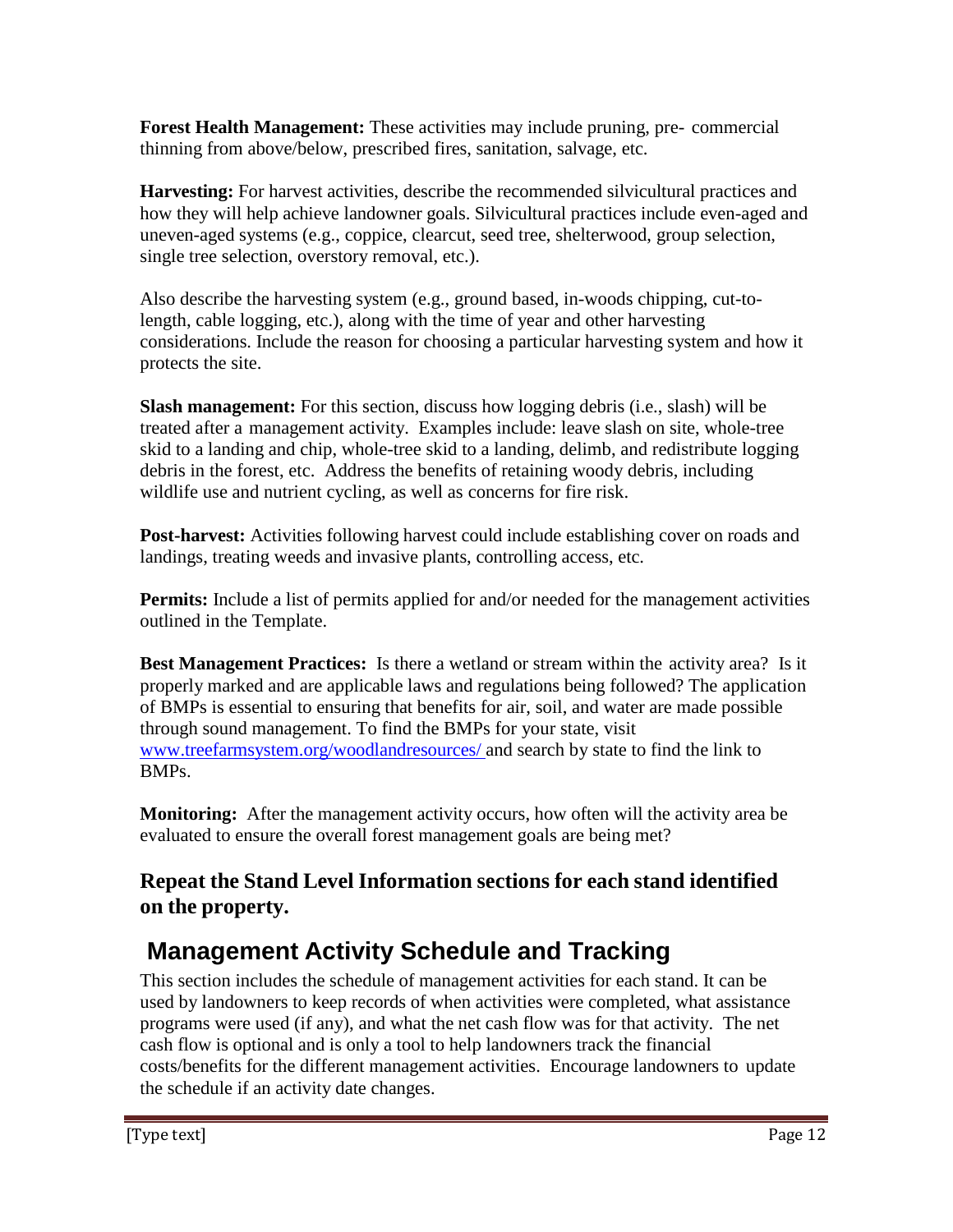If the landowners wish to apply for NRCS assistance programs, then the NRCS Practice Code will need to be included in this activity schedule. These codes can be found on the NRCS Conservation Practice Standards Web site

[\(http://www.nrcs.usda.gov/wps/portal/nrcs/main/national/technical/cp/ncps/\)](http://www.nrcs.usda.gov/wps/portal/nrcs/main/national/technical/cp/ncps/).

Common forest practices for NRCS programs:

- Forest Stand Improvement
- Tree or Shrub Site Preparation
- Tree or Shrub Establishment
- Forest Trails and Landings
- Road/Trail/Landing Closure and Treatment
- Forest Slash Treatment
- Firebreak
- Fuel Break
- Prescribed Burning
- Tree or Shrub Pruning
- Riparian Forest Buffer
- Silvopasture Establishment
- Multi-Story Cropping
- Windbreak or Shelterbelt Establishment
- Windbreak or Shelterbelt Renovation
- Integrated Pest Management
- Wetland Restoration
- Restoration and Management of Rare and Declining Habitats
- Early Successional Habitat Development/Management
- Upland Wildlife Habitat Management
- Access Control
- Access Road

Please visit the following site for more information about the conservation practices:

[http://www.nrcs.usda.gov/wps/portal/nrcs/detailfull/national/technical/cp/ncps/?cid=nrcs14](http://www.nrcs.usda.gov/wps/portal/nrcs/detailfull/national/technical/cp/ncps/?cid=nrcs143_026849) [3\\_026849](http://www.nrcs.usda.gov/wps/portal/nrcs/detailfull/national/technical/cp/ncps/?cid=nrcs143_026849)

Each state NRCS office adds state-specific information to these practice standards and specifications and can be viewed at the state's field office technical guide: <http://www.nrcs.usda.gov/technical/efotg/index.html>

There may also be state-run assistance programs that could be included in this section as well.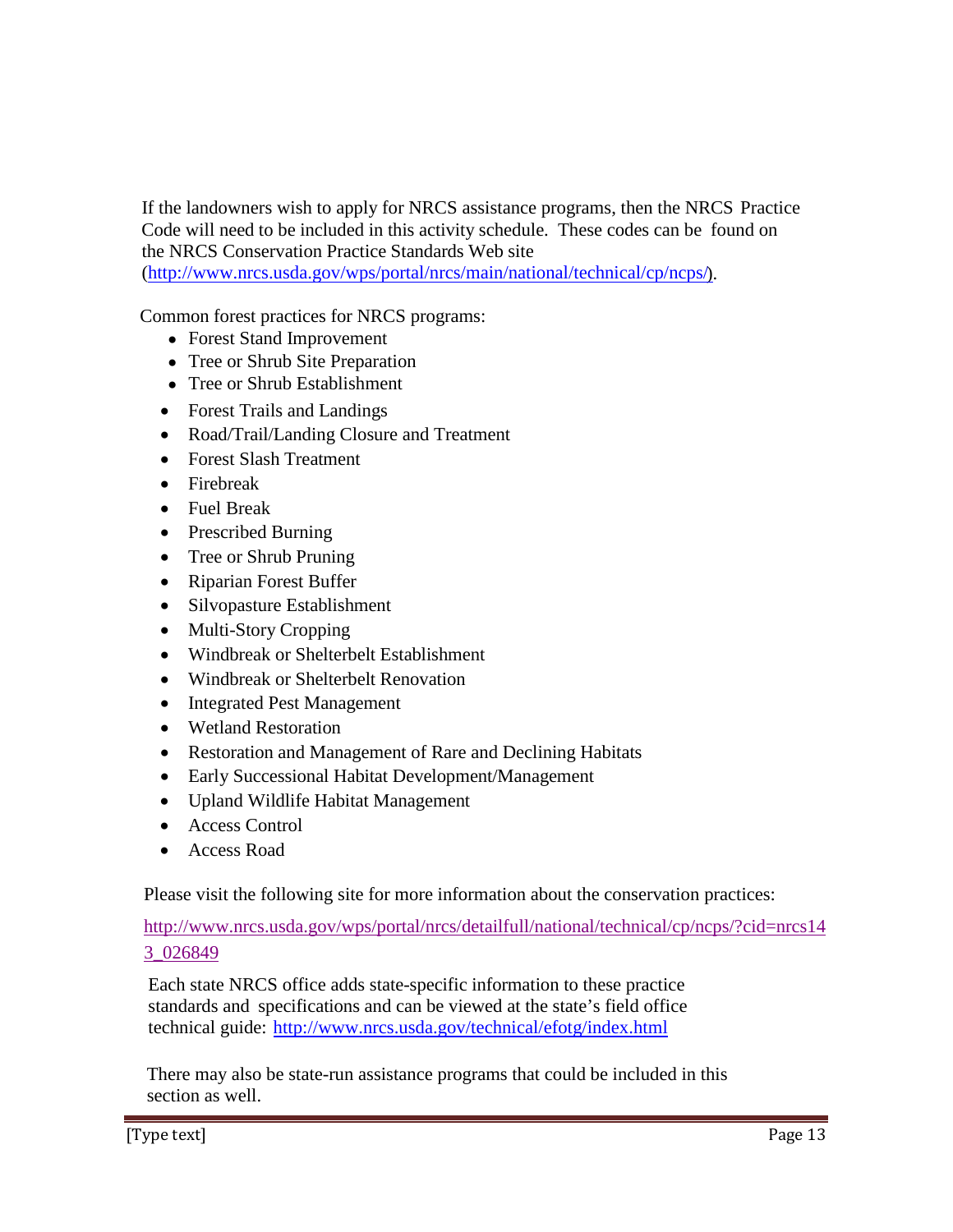# <span id="page-13-0"></span>**Signatures and Approvals**

With this plan, landowners are eligible to participate in the USDA-Forest Service's Forest Stewardship Program, the American Forest Foundation's American Tree Farm System, and USDA-NRCS assistance programs. This forest resources management plan must be reviewed and approved by representatives for each of the programs in which the landowner(s) would like to participate.

# <span id="page-13-1"></span>**References**

Bennett, Karen P. editor. 2010. *Good Forestry in the Granite State: Recommended Voluntary Forest Management Practices for New Hampshire (second edition)*. University of New Hampshire Cooperative Extension, Durham, N.H. [www.goodforestry.org](http://www.goodforestry.org/)

Swenson, Steve, 2009. *My Healthy Woods: A Handbook for Family Woodland Owners managing woods in Southwest Wisconsin.* A publication of the Aldo Leopold Foundation and the American Forest Foundation, Baraboo, WI. [https://www.aldoleopold.org/Pro](http://www.aldoleopold.org/Programs/myhealthywoods.shtml)grams[/myhealthywoods.shtml](http://www.aldoleopold.org/Programs/myhealthywoods.shtml)

# <span id="page-13-2"></span>**Resources for Landowners**

- o Forest Stewardship Program: <http://www.fs.fed.us/spf/coop/programs/loa/fsp.shtml>
- o List of State Foresters and their contact information: [http://www.stateforesters.org/about\\_nasf](http://www.stateforesters.org/about_nasf)
- o American Tree Farm System: [www.treefarmsystem.org](http://www.treefarmsystem.org/)
- o Your state's American Tree Farm System contact: [www.treefarmsystem.org/stateleaders](http://www.treefarmsystem.org/stateleaders)
- o NRCS:<http://www.nrcs.usda.gov/>
- o 2008 NRCS Farm Bill Conservation Programs: <http://www.nrcs.usda.gov/programs/farmbill/2008/index.html>
- o NRCS Conservation Practice Standards: [http://www.nrcs.usda.gov/technical/standards/nhcp.html P](http://www.nrcs.usda.gov/technical/standards/nhcp.html)rovides information on all the different Conservation Practices and their codes.
- o NRCS Field Office Technical Guide: <http://www.nrcs.usda.gov/technical/efotg/index.html> Technical guides are the primary scientific references for NRCS. Technical guides used in each field office are localized so that they apply specifically to the geographic area for which they are prepared..
- o Woodland Owners Brochure on 2008 Farm Bill: [http://www.treefarmsystem.org/2008FarmBill/AFFFarmBillBrochure\\_web\\_lo.pdf](http://www.treefarmsystem.org/2008FarmBill/AFFFarmBillBrochure_web_lo.pdf)
- o Woodland Owner Resources: <http://www.treefarmsystem.org/woodlandresources/> Provides information on fish, wildlife, biodiversity, special sites and Best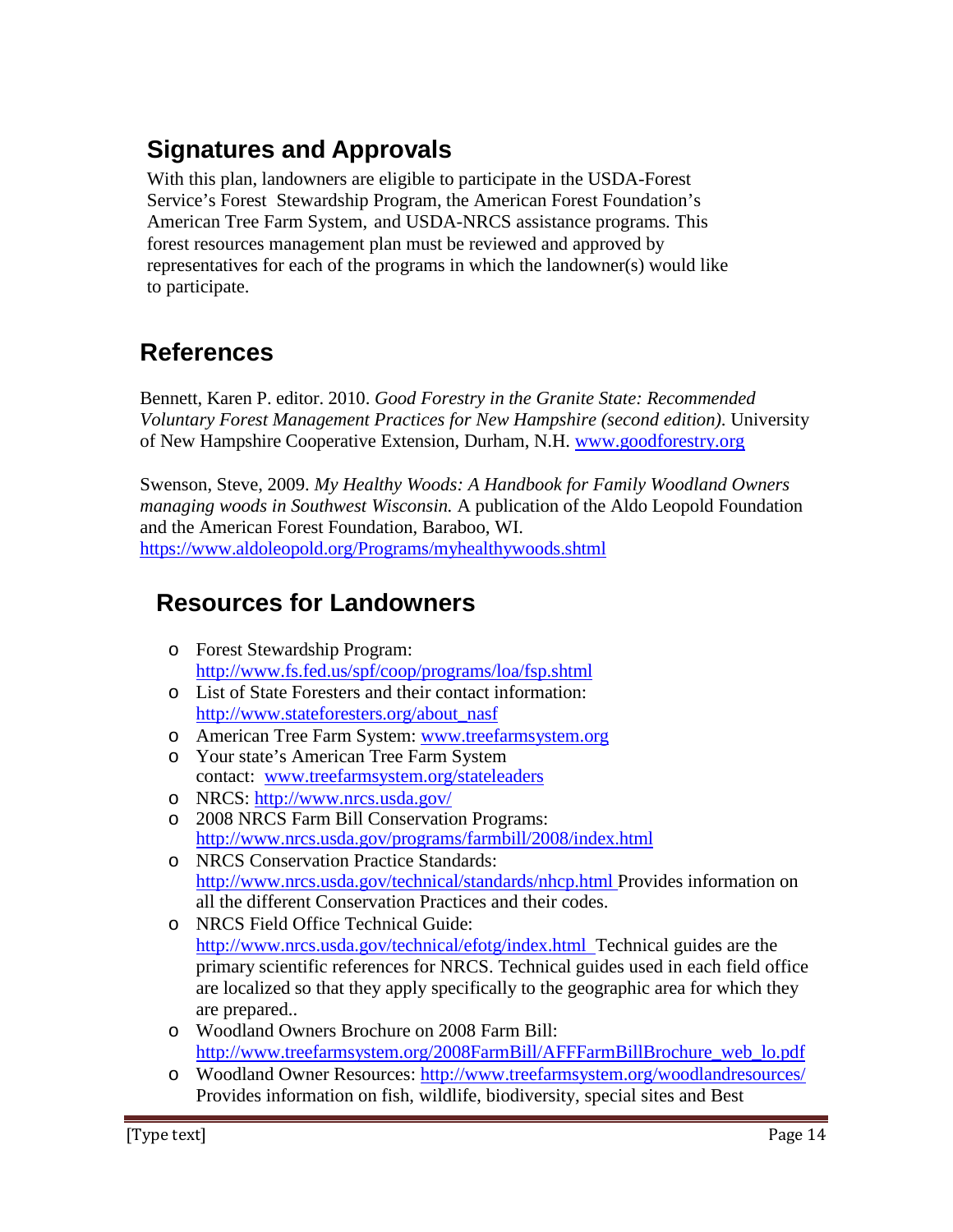Management Practices for your state.

- o To find information on your watershed, visit: <http://cfpub.epa.gov/surf/locate/index.cfm>
- o **The attached appendices are additional resources for landowners**.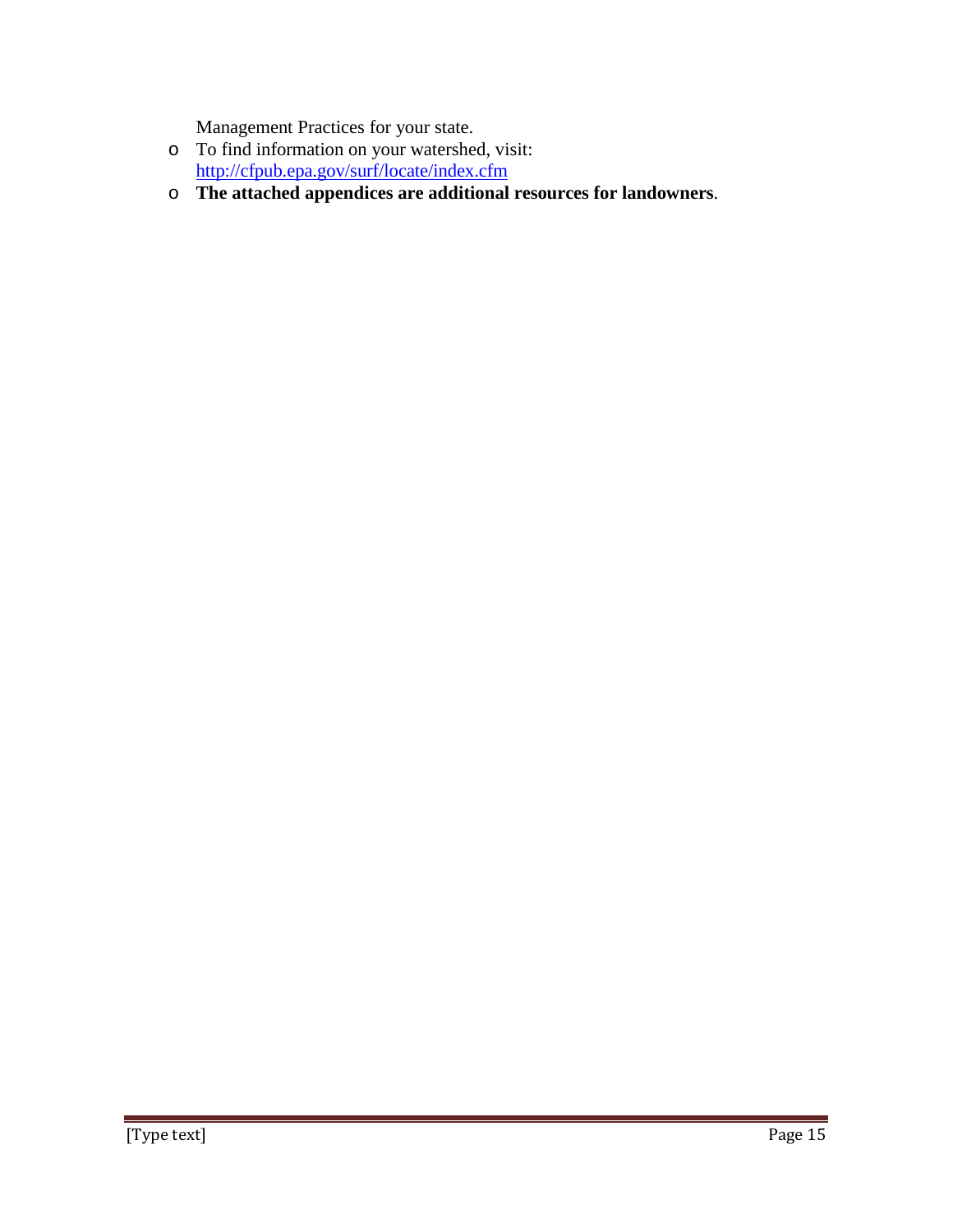# <span id="page-15-0"></span>**Appendix 1: Glossary**

**Acceptable Growing Stock:** Saleable trees that are of good form, species and quality and would be satisfactory as crop trees. .

**Adaptive management:** A dynamic approach to forest management in which the effects of treatments and decisions are continually monitored and used to modify management on a continuing basis to ensure that objectives are being met (Helms et al, The Dictionary of Forestry, Society of American Foresters, 1998)

**Adverse regulatory actions:** Written warning, citations or fines issued by law enforcement or regulatory bodies.

**Aerial Photo:** Photo taken from an elevated position like on an aircraft.

**Afforestation**: the establishment of a forest or a stand in an area where the preceding vegetation or land was not forest. (Helms et al, The Dictionary of Forestry, Society of American Foresters, 1998)

**Age Class:** A distinct aggregation of tree that originated at the same time, from a single natural event or regeneration activity or a grouping of trees (e.g. ten year age class) as used in inventory or management. (Helms et al, The Dictionary of Forestry, Society of American Foresters, 1998)

Aspect: The direction that a slope faces (north, south, etc.)

**Basal Area:** The cross-sectional area of a tree, in square feet, at 4.5 feet from the ground (at breast height). When the basal area of all the trees in a stand are added together, the result is expressed as square feet of basal area per acre, which is a measure of a stand's density.

**Biomass:** A renewable energy source of biological materials derived from living, or recently living organisms, such as wood, waste, and crop residues.

**Biodiversity:** The variety and abundance of life forms, processes, functions and structures of plants, animals and other living organisms, including the relative complexity of species, communities, gene pools and ecosystems at spatial scales that range from local through regional to global (Helms et al, The Dictionary of Forestry, Society of American Foresters, 1998).

**Board Feet:** A unit for measuring wood volumes. It is commonly used to express the amount of wood in a tree, sawlog, or individual piece of lumber. A piece of wood 1 foot long, 1 foot wide, and 1 inch thick (144 cubic inches).

**Broadcast**: to spread or apply seed, fertilizer, or pesticides more or less evenly over an entire area. (Helms et al, The Dictionary of Forestry, Society of American Foresters, 1998)

**Canopy:** The more or less continuous cover of branches and foliage formed collectively by the tops, or crowns of adjacent trees.

**Carbon sequestration**: the incorporation of carbon dioxide into permanent plant tissue. (Helms et al, The Dictionary of Forestry, Society of American Foresters, 1998)

**Chip**: a small piece of wood used to make pulp or wood composite or fuel. (Helms et al, The Dictionary of Forestry, Society of American Foresters, 1998)

**Clearcut**: 1. a stand in which essentially all trees have been removed in one operation – *note* depending on management objectives, a clearcut may or may not have reserve trees left to attain goals other than regeneration. 2. a regeneration or harvest method that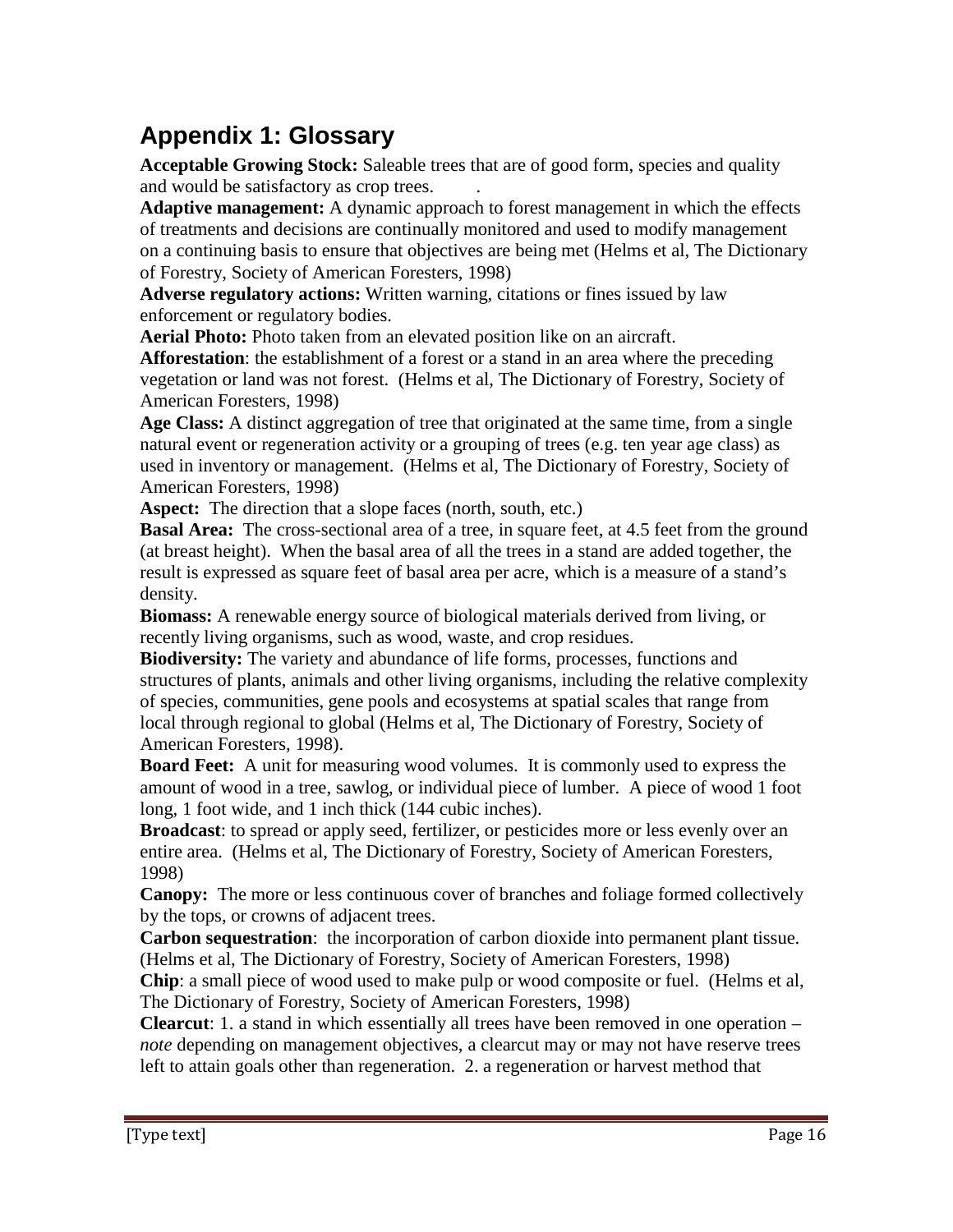removes essentially all trees in a stand. (Helms et al, The Dictionary of Forestry, Society of American Foresters, 1998)

**Contour Map:** A map where each line represents a change in elevation.

**Crop Tree:** A tree identified to be grown to maturity for the final harvest cut, usually on the basis of its location with respect to other trees and its timber quality.

**Cull:** A tree, log, lumber or seedling that is rejected because it does not meet certain specifications for usability or grade. (Helms et al, The Dictionary of Forestry, Society of American Foresters, 1998)

**Culvert**: a device used to channel water. It may be used to allow water to pass underneath a road, railway, or embankment for example. Culverts can be made of many different materials; steel, polyvinyl chloride (PVC) and concrete are the most common. Formerly, construction of stone culverts was common.

**Den Tree:** A living tree with a cavity large enough to shelter wildlife.

**Desired species:** Those species of flora and fauna designated in the management plan and not known to cause negative impacts on the local environment. **Diameter Breast Height (DBH):** The diameter of a tree at 4.5 feet above the ground. **Endangered Species:** Any species of plant or animal defined through the Endangered Species Act of 1976 as being in danger of extinction throughout all or a significant portion of its range, and published in the Federal Register. (Helms et al, The Dictionary of Forestry, Society of American Foresters, 1998)

**Even-Aged Management:** Forest management with periodic harvest of all trees on part of the forest at one time or over a short period to produce stands containing trees all the same or nearly the same age or size.

**Forest owner:** Landowner or designated representative such as, but not limited to, professional resource manager, family member, trustee, etc.

**Forest product:** [Forest Produce] Any raw material yielded by a forest. Generally defined in Forest Acts or Ordinances, and subdivided conventionally into major forest products, i.e. timber and fuelwood, and minor forest products, i.e. all other products including leaves, fruit, grass, fungi, resins, gums, animal parts, water, soil, gravel, stone and other minerals on forest land (F. C. Ford –Robertson, Terminology of Forest Science Technology, Practice, and Products, Society of American Foresters, 1971.

**Forest Stand Improvement:** See timber stand improvement.

**Forest type:** A category of forest usually defined by it trees, particularly its dominant tree species as based on percentage cover of trees, e.g. spruce fir, longleaf-slash pine, Douglas fir.

**Forest vitality:** The health and sustainability of a forest.

**Fuel management**: the act or practice of controlling flammability and reducing resistance to control of wildland fuels through mechanical, chemical, biological, or manual means, or by fire in support of land management objectives. (Helms et al, The Dictionary of Forestry, Society of American Foresters, 1998)

**Group Select**: trees are removed and new age classes are established in small groups – *note* – 1. the width of groups is commonly approximately twice the height of the mature trees with smaller openings providing microenvironments suitable for tolerant regeneration and larger openings providing conditions suitable for more intolerant regeneration – *note* 2. the management unit or stand in which regeneration, growth, and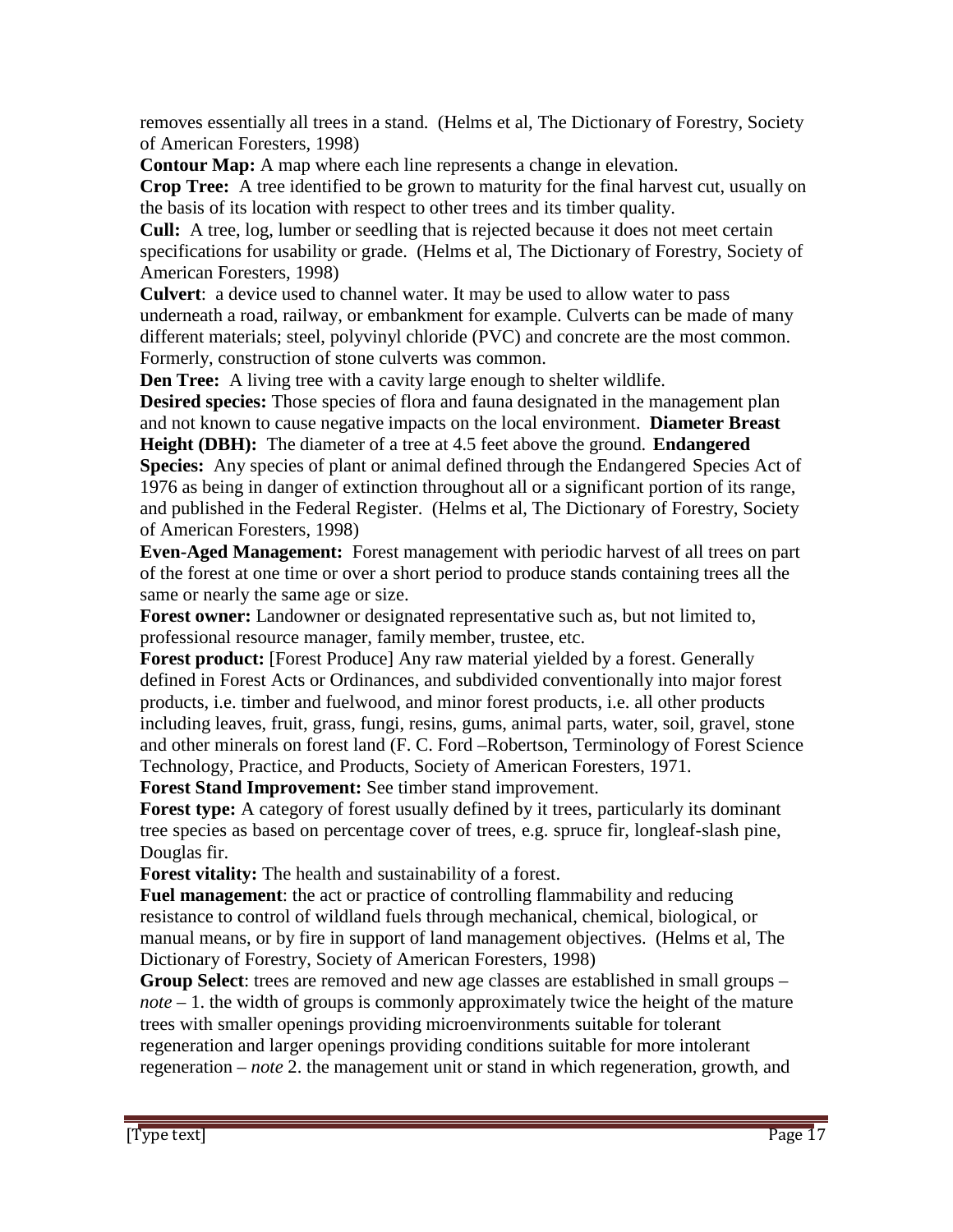yield are regulated consists of an aggregation of groups. (Helms et al, The Dictionary of Forestry, Society of American Foresters, 1998)

**Girdling:** Completely encircling the trunk of a tree with a cut that severs the bark and cambium of the tree. Herbicide is sometimes injected into the cut to ensure death of the tree.

**GPS (Global Positioning System) Coordinates:** a commonly hand held, satellite based navigational device that records x, y, z coordinators and other data allowing users to determine their location on the surface of the earth. (Helms et al, The Dictionary of Forestry, Society of American Foresters, 1998)

**Hack-n-squirt:** A tree treatment method where an axe or hatchet is used to make "hacks" (injections) into the tree's cambium layer. A plastic "squirt" bottle is used to spray a specific amount of herbicide into the cuts placed around the tree.

**Harvesting**: the felling skidding, on-site processing, and loading of trees or logs onto trucks. (Helms et al, The Dictionary of Forestry, Society of American Foresters, 1998)

**High conservation value forests (HCVF):** Forests of outstanding and critical importance due to their environmental, social, biodiversity or landscape values. Due to the small scale and low-intensity of family forest operations, informal assessment of HCVF occurrence through consultation with experts or review of available and accessible information is appropriate.

**High-grading:** Cutting only the high-value trees from a forest property, leaving a stand of poor quality with decreased future timber productivity.

**Assistance Programs**: State and federal agencies will offer landowners the opportunity to apply for assistance programs that will provide support and financial assistance to implement forestry and agroforestry related practices through conservation programs. Assistance can also provided for multi-year and permanent easements to conserve forest land to meet program goals. For more information on the federal assistance programs, see Appendix 4.

**Integrated Pest Management:** The maintenance of destructive agents, including insects, at tolerable levels by planned use of a variety of preventative, suppressive, or regulatory tactics and strategies that are ecologically and economically efficient and socially acceptable (Helms et al, The Dictionary of Forestry, Society of American Foresters, 1998). A pest control strategy that uses a variety of complementary strategies including: mechanical devices, physical devices, genetic, biological or cultural management and chemical management (US EPA).

**Intermediate Cut:** Removing immature trees from the forest sometime between establishment and stand harvest to improve the quality of the remaining forest stand. Contrast this technique with a harvest cut.

**Invasive species:** Non-native species whose introduction does or is likely to cause economic or environmental harm or harm to human health (Executive Order 13112 (Feb. 3, 1999). **Invasive Species**: is a species that is 1) non-native (or alien) to the ecosystem under consideration and 2) whose introduction causes or is likely to cause economic or environmental harm or harm to human health. Invasive species can be plants, animals, and other organisms (e.g., insects, microbes, etc.). Human actions are the primary means of invasive species introductions. (Invasive Species Definition Clarification and Guidance White Paper Submitted by the Definitions Subcommittee of the Invasive Species Advisory Committee (ISAC), Approved by ISAC Apr 27, 2006.)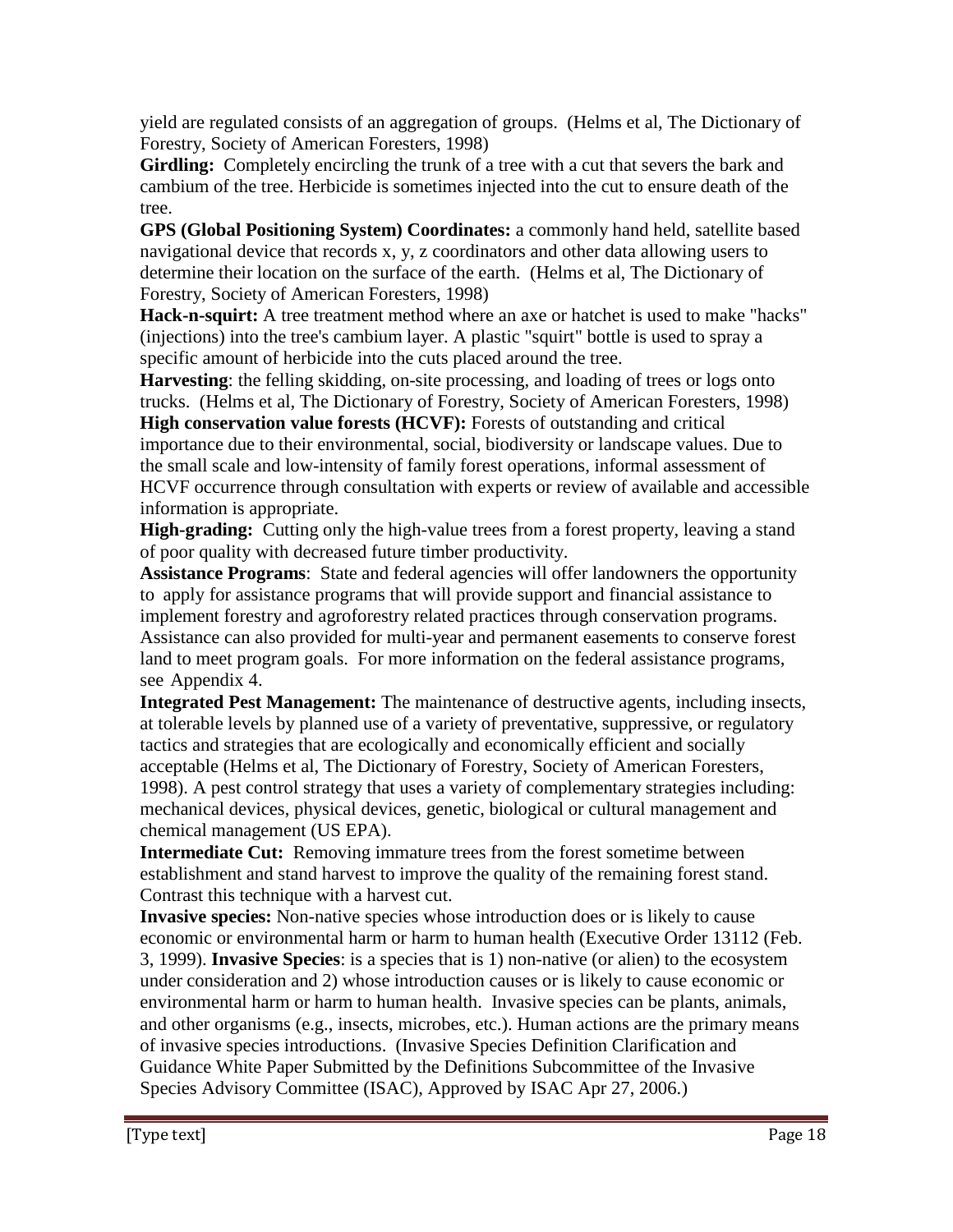**Landings**: a cleared are in the forest to which logs are yarded or skidded for loading onto trucks for transport. (Helms et al, The Dictionary of Forestry, Society of American Foresters, 1998)

Landowner: Entity that holds title to the property for which the management plan is being written.

**Large woody debris:** any piece(s) of dead woody material, e.g. dead boles, limbs and large root masses, on the ground in the forest stands or in streams. (Helms et al, The Dictionary of Forestry, Society of American Foresters, 1998)

**Log Rules:** A table showing estimated amount of lumber that can be sawed from logs of given lengths and diameters. Two log rules are commonly used in Missouri:

*Doyle Rule* is a simple formula rule used in the eastern United States. It underestimates the amount of lumber in small logs and overestimates large logs. *International 1/4-inch Rule* is a formula rule allowing  $1/2$  –inch taper for each 4 feet of length and 1/16-inch shrinkage for each one-inch board. This measure approximates the actual sawmill lumber tally.

**Management plan:** Documents that guide actions and that change in response to feedback and changed conditions, goals, objectives and policies. Management plans may incorporate several documents including, but not limited to, harvest plans, activity implementation schedules, permits, research, etc. For the purposes of the American Tree Farm System® eligible management plans, plan amendments may include letters, notes, and other forms of informal updates in addition to formal plan revisions.

**Mast:** Nuts of trees, such as oak, walnut, and hickory, that serve as food for many species of wildlife.

**Mature Tree:** A tree that has reached the desired size or age for its intended use. **MBF:** Abbreviation for 1,000 board feet.

**Noxious plant (weed):** a plant specified by law as being especially undesirable, troublesome and difficult to control (Helms et al, The Dictionary of Forestry, Society of American Foresters, 1998)

**Nutrient cycle**: the exchange or transformation of elements among the living and nonliving components of the ecosystem. (Helms et al, The Dictionary of Forestry, Society of American Foresters, 1998)

**Overstocked:** A forest stand condition where too many trees are present for optimum tree growth.

**Overstory:** That portion of the trees in a stand forming the upper crown cover. **Overstory removal:** the cutting of trees constituting an upper canopy layer to release trees or other vegetation in an understory. (Helms et al, The Dictionary of Forestry, Society of American Foresters, 1998)

Pesticide: Pesticides include chemicals commonly known as herbicides and insecticides. **Pole Timber:** Trees from 6 inches to 12 inches in diameter at breast height.

**Prescribed Burn/Fire:** To deliberately burn natural fuels under specific weather conditions, which allows the fire to be confined to a predetermined area and produces the fire intensity to meet predetermined objectives. A fire ignited by management to meet specific objectives (Helms et al, The Dictionary of Forestry, Society of American Foresters, 1998).

**Pruning:** Removing live or dead branches from standing trees to improve wood quality.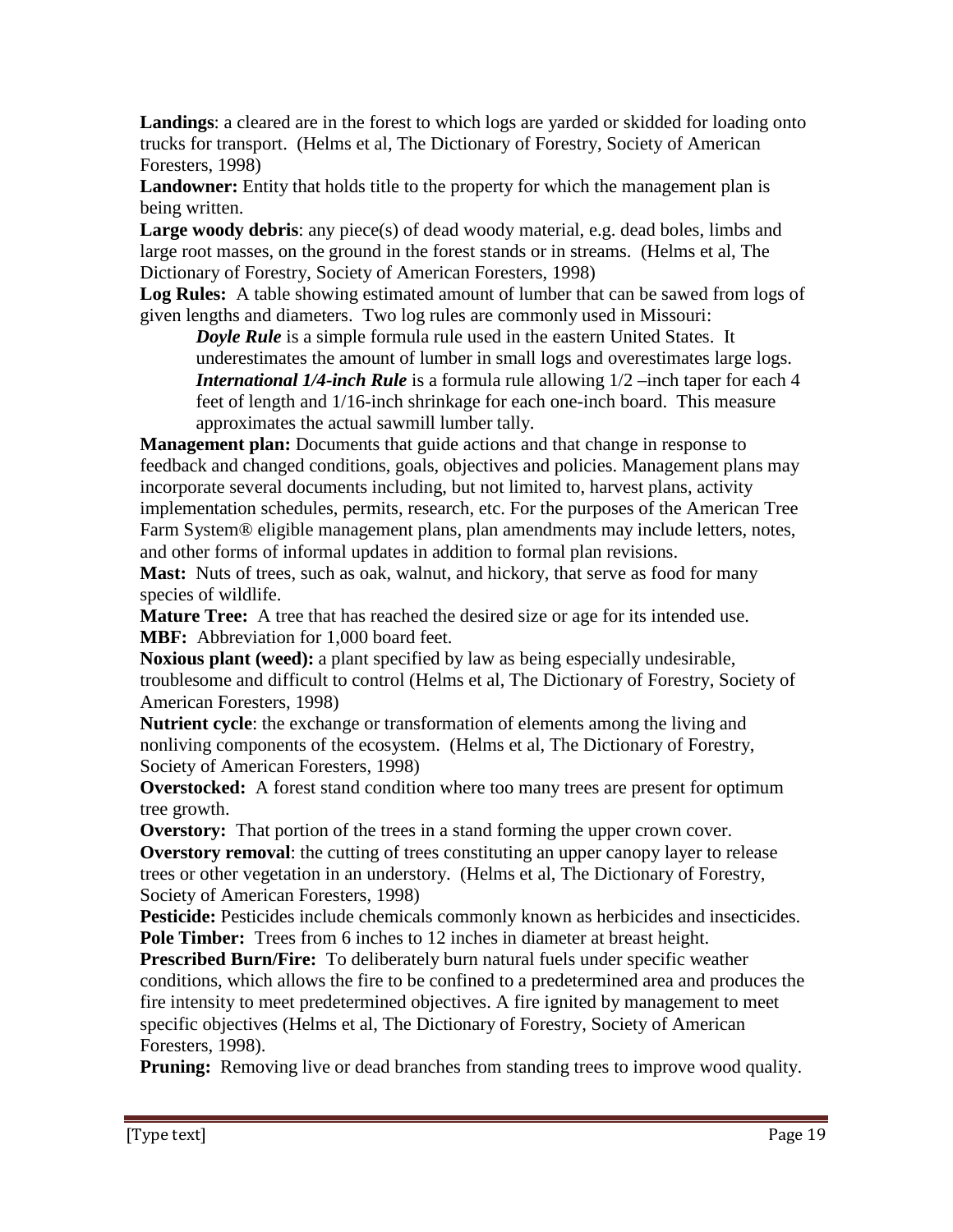**Pulpwood:** Wood cut primarily for manufacture of paper, fiberboard, or other wood fiber products.

**Qualified contractor:** Forest contractors who have completed certification, licensing, recommended training and education programs offered in their respective states.

**Qualified natural resource professional:** A person who by training and experience can make forest management recommendations. Examples include foresters, soil scientists, hydrologists, forest engineers, forest ecologists, fishery and wildlife biologists or technically trained specialists in such fields.

**Qualified Tree Farm inspector:** A natural resource professional who has completed ATFS required training for certifying forested properties and is eligible to inspect properties on behalf of ATFS. ATFS requires all trained inspectors meet approved eligibility requirements.

**Rangeland** Land on which the historic climax plant community is predominantly grasses, grasslike plants, forbs, or shrubs. Includes lands revegetated naturally or artificially when routine management of that vegetation is accomplished mainly through manipulation of grazing. Rangelands include natural grasslands, savannas, shrublands, most deserts, tundra, alpine communities, coastal marshes, and wet meadows

**Rare species:** A plant or animal or community that is vulnerable to extinction or elimination.

**Reforestation**: the reestablishment of forest cover either naturally (by natural seeding, coppice, or root suckers) or artificially (by direct seeding or planting) – *note* reforestation usually maintains the same forest type and is done promptly after the previous stand or forest was removed. (Helms et al, The Dictionary of Forestry, Society of American Foresters, 1998)

**Regeneration:** The number of seedlings or saplings existing in a stand. The process by which a forest is renewed by direct seeding, planting, or naturally by self-sown seeds and sprouts.

**Regeneration Cut:** Any removal of trees intended to assist regeneration already present or to make regeneration possible.

**Release:** To free trees from competition by cutting, removing, or killing nearby vegetation.

**Riparian**: related to, living or located in conjunction with a wetland, on the bank of a river or stream but also at the edge of a lake or tidewater – *note* the riparian community significantly influences and is significantly influenced by, the neighboring body of water. (Helms et al, The

Dictionary of Forestry, Society of American Foresters, 1998)

**Riparian Zone:** The area adjacent to or on the bank of rivers and streams.

**Sapling:** Trees from 2 inches to 6 inches in diameter at breast height.

**Sawtimber:** Trees at least 12 inches in diameter at breast height from which a sawed product can be produced.

**Scale:** The extent of forest operations on the landscape/certified property. **Seedling:** a young plant.

**Seed-tree Harvest:** A harvest and regeneration method where nearly all trees are removed at one time except for scattered trees to provide seed for a new forest.

**Selection Harvest:** Harvesting trees to regenerate and maintain a multi-aged structure by removing some trees in all size classes either singly or in small groups.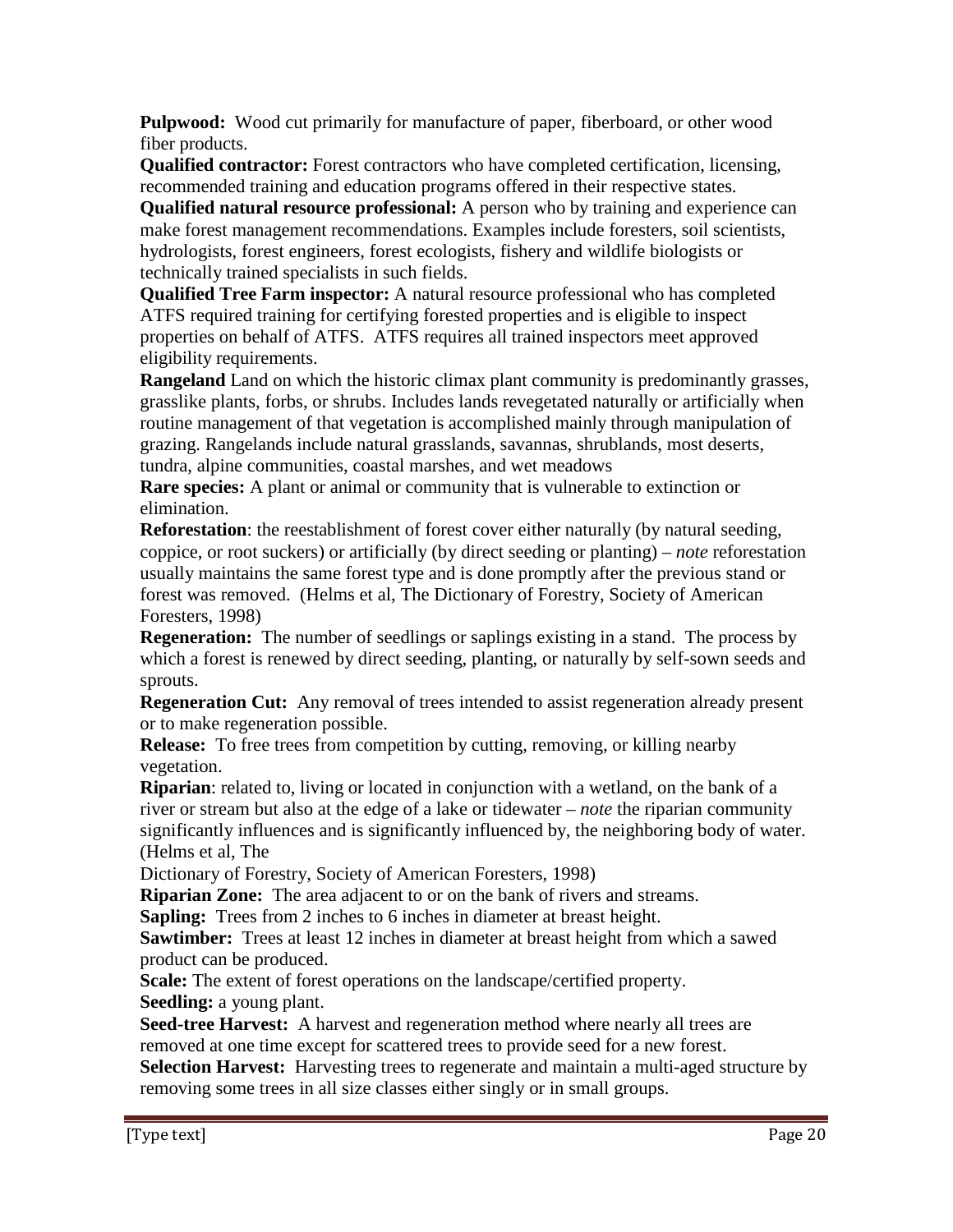**Shelterwood Harvest:** A harvesting and regeneration method that entails a series of partial cuttings over a period of years in the mature stand. Early cuttings improve the vigor and seed production of the remaining trees. The trees that are retained produce seed and also shelter the young seedlings. Subsequent cuttings harvest shelterwood trees and allow the regeneration to develop as an even-aged stand.

**Single Tree Selection:** Individual trees of all size classes are removed more or less uniformly throughout the stand, to promote growth of remaining trees and to provide space for regeneration. (Helms et al, The Dictionary of Forestry, Society of American Foresters, 1998)

**Site Index:** An expression of forest site quality based on the height of a free-growing dominant or co-dominant tree at age 50 (or age 100 in the western United States).

**Skid**: 1. to haul a log from the stump to a collection point (landing) by a skidder. 2. a load pulled by a skidder. (Helms et al, The Dictionary of Forestry, Society of American Foresters, 1998)

**Skid Trail:** A road or trail over which equipment or horses drag logs from the stump to a landing.

**Skidding:** Pulling logs from where they are cut to a landing or mill.

**Skyline**: harvesting a cableway stretched tautly between two points, such as yarding tower and stump anchor, and used as a track for a block or skyline carriage. (Helms et al, The Dictionary of Forestry, Society of American Foresters, 1998)

**Slash**: the residue, e.g., treetops and branches, left on the ground after logging or accumulating as a result of storm, fire, girdling, or delimbing. (Helms et al, The Dictionary of Forestry, Society of American Foresters, 1998)

**Snag**: a standing, generally un-merchantable dead tree from which the leaves and most of the branches have fallen – *note* for wildlife habitat purposes, a snag is sometimes regarded as being at least 10 inches in diameter at breast height and at least 6 feet tall; a hard snag is composed primarily of sound wood, generally merchantable, and a soft snag is composed primarily of wood in advanced stages of decay and deterioration. (Helms et al, The Dictionary of Forestry, Society of American Foresters, 1998)

**Soil Compaction:** The process by which the soil grains are rearranged, resulting in a decrease in void space and increasing bulk density. Can occur from applied loads, vibration or pressure from harvesting or site preparation equipment. Compaction can cause decreased tree growth, increased water runoff and soil erosion. (Helms et al, The Dictionary of Forestry, Society of American Foresters, 1998)

**Soil map:** A map showing the distribution of soils or other soil map units in relation to prominent physical and cultural features of the earth's surface. (Helms et al, The Dictionary of Forestry, Society of American Foresters, 1998)

**Special sites:** Those areas offering unique historical, archeological, cultural, geological, biological or ecological value. Special Sites include:

A. Historical, archaeological, cultural and ceremonial sites or features of importance to the forest owner;

B. Sites of importance to wildlife such as rookeries, refuges, fish spawning grounds, vernal ponds and shelters of hibernating animals;

C. Unique ecological communities like relic old-growth, springs, glades, savannas, fens and bogs; and

D. Geological features such as terminal moraines, cliffs and caves.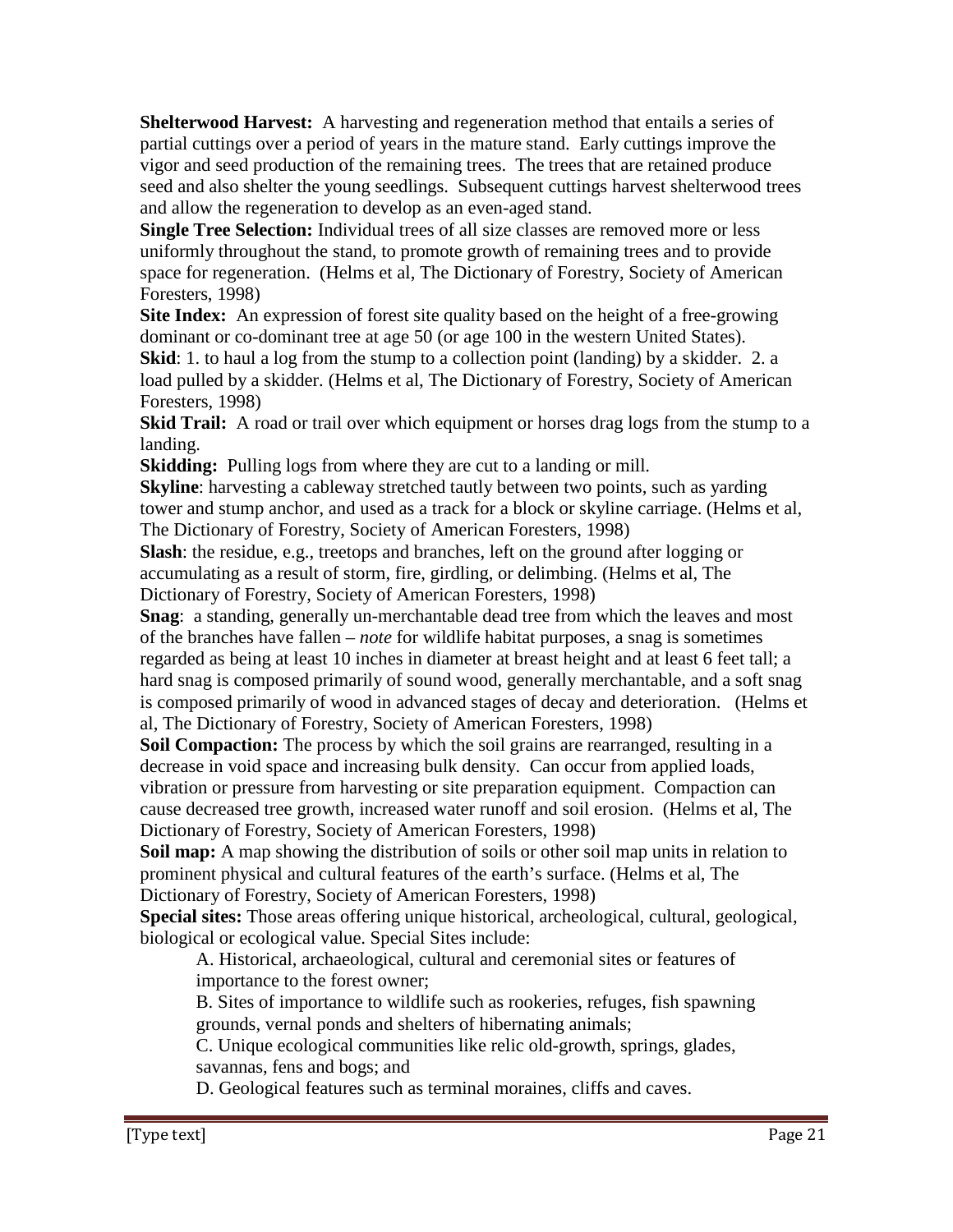**Stand:** A group of trees with similar characteristics, such as species, age, or condition that can be distinguished from adjacent groups. A stand is usually treated as a single unit in a management plan.

**Stand Density:** A measure of the stocking of a stand of trees based on the number of trees per area and diameter at breast height of the tree of average basal area.

**Stand Management Recommendations:** The recommended management activities that should be done in that stand, based on landowner goals and objectives.

**Stand Structure:** The horizontal and vertical distribution of plants in the forest, including the height, diameter, crown layers, and stems of trees, shrubs, understory plants, snags and down woody debris. (Helms et al, The Dictionary of Forestry, Society of American Foresters, 1998)

**State forestry best management practice(s) (BMPs):** Forestry BMPs are generally accepted forest management guidelines that have been developed by state forestry agencies with broad public stakeholder input.

**Stocking:** An indication of the number of trees in a stand in relation to the desirable number of trees for best growth and management.

**Sustainability:** The capacity of forests, ranging from stands to ecoregions, to maintain their health, productivity, diversity and overall integrity, in the long run, in the context of human activity (Helms et al, The Dictionary of Forestry, Society of American Foresters, 1998).

**Sustainable forest management:** The practice of meeting the forest resource needs and values of the present without compromising the similar capability of future generations (Helms et al, The Dictionary of Forestry, Society of American Foresters, 1998). *Note* – AFF's Standards of Sustainability reflect criteria of sustainability based on the Montreal Process, 1993, and the Pan-European Operational- Level Guidelines (PEOLGs).

**Thinning**: a cultural treatment made to reduce stand density of trees primarily to improve growth, enhance forest health, or recover potential mortality. Types of thinning include: chemical, crown, free, low, mechanical, selection. (Helms et al, The Dictionary of Forestry, Society of American Foresters, 1998)

**Threatened Species:** A plant or animal species that is likely to become endangered throughout all or a significant portion of its range within the foreseeable future. A plant or animal identified and defined in the Federal Register in accordance with the Endangered Species Act of 1976. (Helms et al, The Dictionary of Forestry, Society of American Foresters, 1998)

**Timber Stand Improvement (TSI):** A thinning made in immature stands to improve the composition, structure, condition, health, and growth of the remaining trees.

**Undesirable Growing Stock:** Trees of low quality or less valuable species that should be removed in a thinning.

**Understocked:** Insufficiently stocked with trees.

**Understory**: all forest vegetation growing under an overstory. (Helms et al, The Dictionary of Forestry, Society of American Foresters, 1998)

**Uneven-Aged Management or Stand:** A stand of trees containing at least three age classes intermingled on the same area.

**Visual quality measures:** Modifications of forestry practices in consideration of public view, including timber sale layout, road and log landing locations, intersections with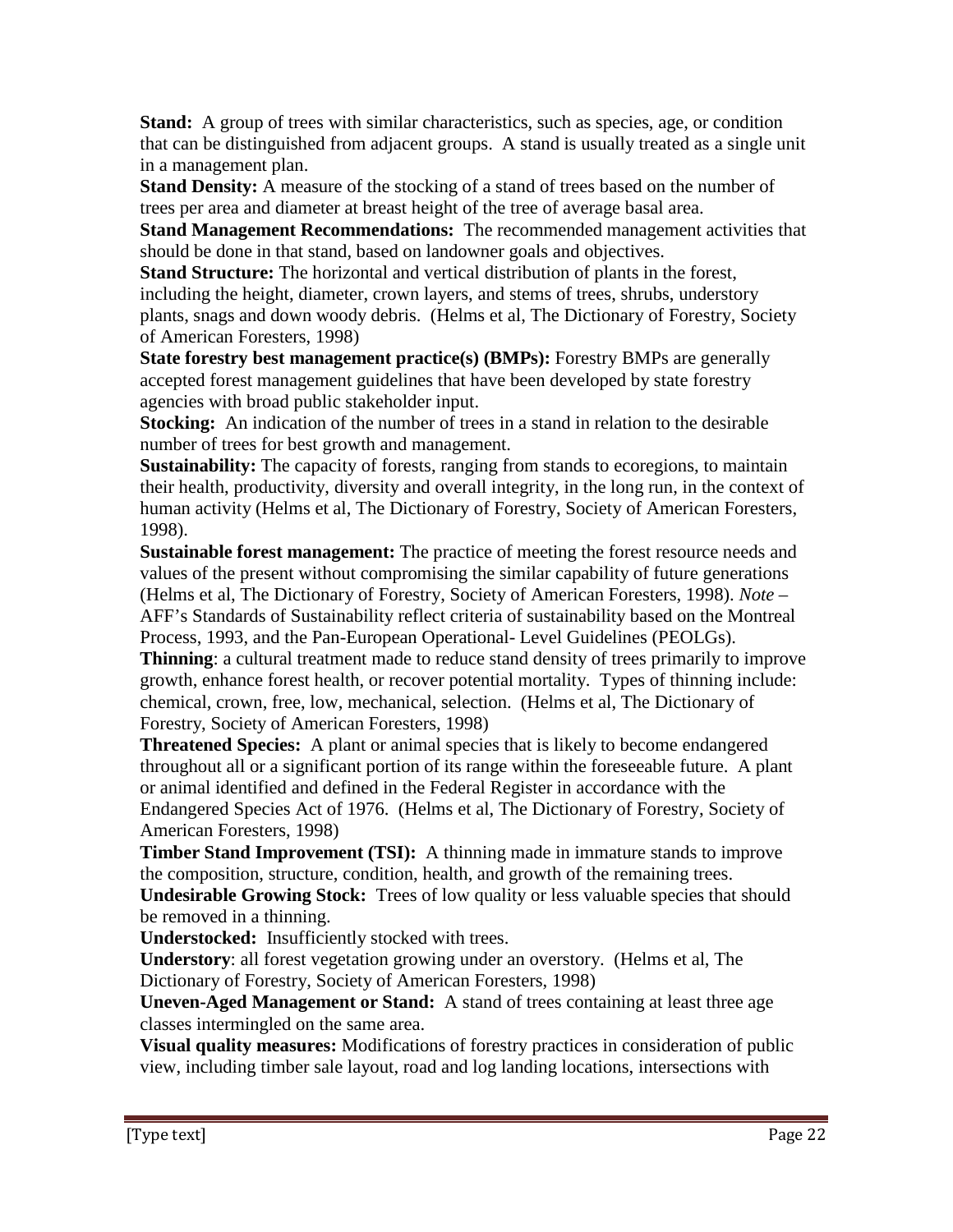public roadways, distributing logging residue, tree retention, timing of operations and other factors relevant to the scale and location of the project.

**Volume:** The amount of wood in a tree, stand of trees, or log according to some unit of measurement, such as board foot, cubic foot, etc.

**Watershed**: the area of land where all of the water that is under it or drains off of it goes into the same place. For example the Mississippi River watershed includes all the land that drains into the Mississippi River. This watershed is the fourth largest in the world and includes water from 31 states.

**Wetland:** A transitional area between water and land that is inundated for periods long enough to produce wet soil and support plants adapted to that environment. (Helms et al, The Dictionary of Forestry, Society of American Foresters, 1998)

**Wolf Tree:** A very large, overmature tree that is or was open grown. These trees tend to have large full crowns and numerous branches.

**Woody Debris:** Any piece(s) of dead woody material (e.g. dead tree trunk, limbs, large root ball) on the ground in the forest or in streams. (Helms et al, The Dictionary of Forestry, Society of American Foresters, 1998)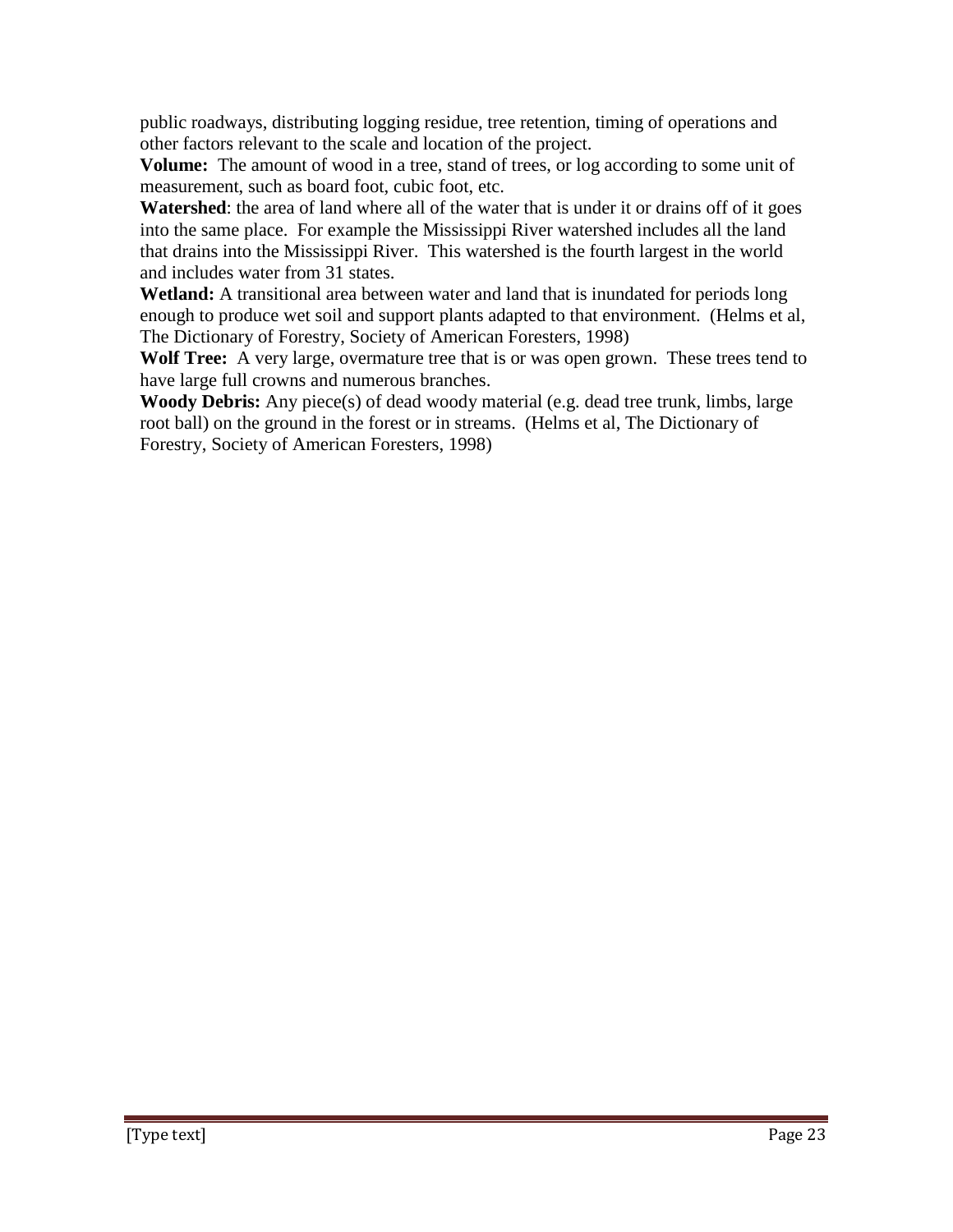# <span id="page-23-0"></span>**Appendix 2 Tax and Business Management**

Woodland owners have to deal with property taxes, income tax for timber harvests and other revenue generating activities, and estate taxes when properties are passed on to future generations. This section was developed to help landowners consider tax implications when they are planning for the management of their property.

Some states have special tax programs that can be used by woodland owners to help minimize their tax liability.

Landowners could consider addressing the following in their plan:

- 1. Property tax: The forest management plan should document the current tax status of the property. Their state might have specific property tax programs that you may be eligible to participate in. Please be aware of the program rules and regulations.
- 2. Income tax: Include a statement that timber harvest and other revenue generating activities generally produce a federal and state income tax liability. Tax credits may be available for some management activities.
- 3. Federal and State Assistance Programs: There are tax implications for participating, so be aware of those implications.
- 4. Estate tax: Good estate planning can help to lessen tax liability when passing land to heirs. Landowners should seek good planning and tax advice.
- 5. Record keeping: Good record keeping can help landowners manage their assets, increase their revenues, and minimize their tax liability.
- 6. Land Use: Document the land use classifications of the property from the county land use plan.

It is recommended that landowners work with a professional tax advisor who can assist in developing this section.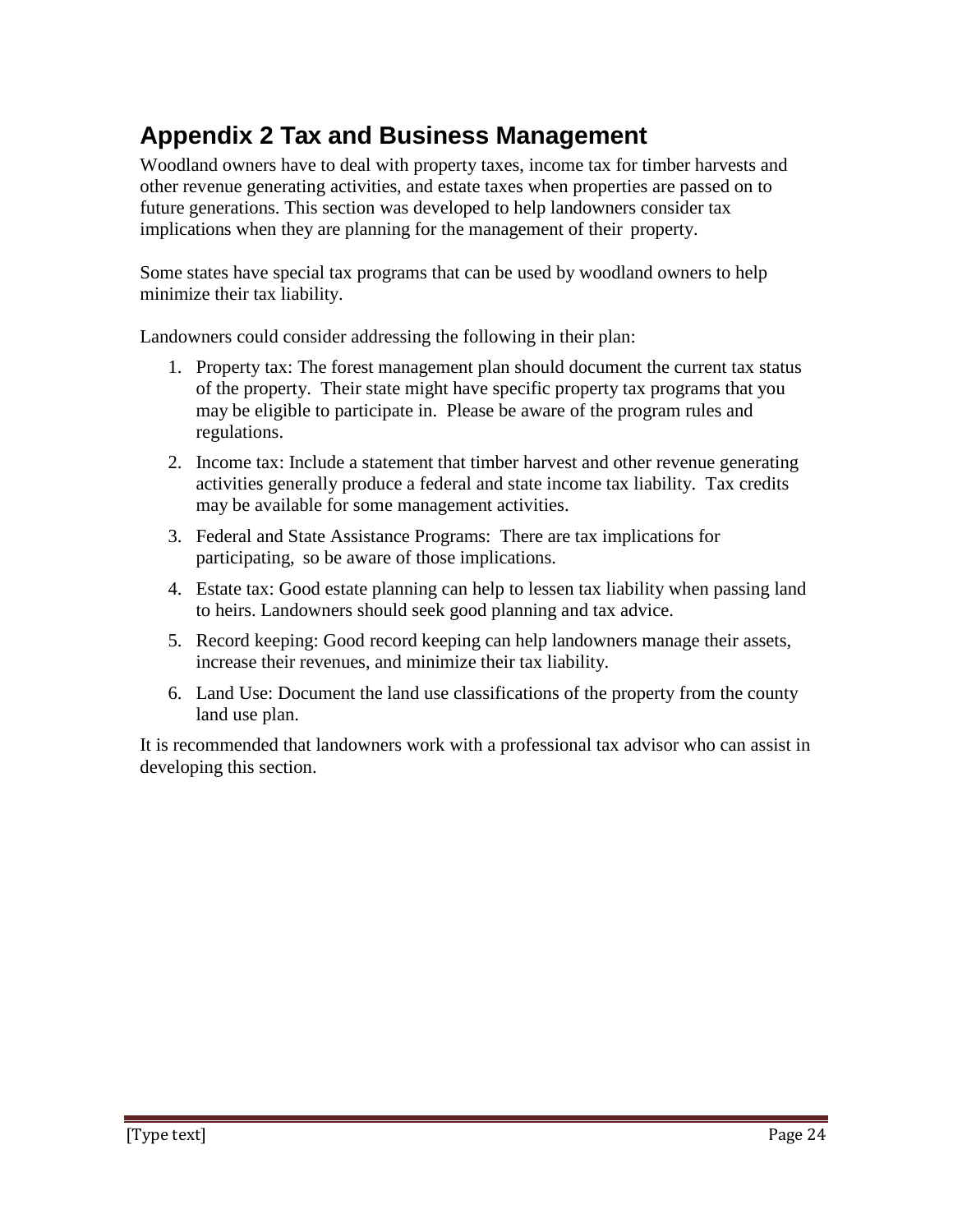# <span id="page-24-0"></span>**Appendix 3 Timber Sale Contract Checklist for Private Landowners and Loggers**

This is a checklist of issues private landowners and logging contractors may want to consider when preparing a logging contract. Each of the items should be addressed in a contract to allow for a minimum probability of a dispute. **Issues can be as detailed as both parties find acceptable and economically feasible.**

 **Property location and legal description are clearly defined** Include Tree Farm certification number if applicable.

 **Property boundaries and harvest units are clearly and accurately marked** Logging trespass can result in a minimum cost of 3x value of trees.

 **Property ownership is documented and type of ownership is specified** Ownership may be individual, partnerships, corporations, etc.

### **Insurance is documented**

Any contractor working for a landowner must have Commercial General Liability \$1-million, Loggers Broad Form Property Damage Liability \$1-million, Workers' Compensation \$100,000, or an Independent Contractor Exemption, and Automobile Liability \$1-million. If they do not have these, landowners will be held liable for any damage or personnel injury that may occur. Insurance can be written to include owner and consulting forester.

 **Access to the property/harvest unit are specified and documented**

To avoid trespass or the disturbance of sensitive areas, access routes should be clearly delineated. If access across other ownerships is required, written and notarized documentation of access permission should be obtained.

## **Type of harvest is clearly specified for each stand**

Typically, trees are marked both at eye level and on the stump, or harvest tree characteristics are defined by species, diameter, crown characteristic, or residual tree spacing.

## **Timing of harvest is specified**

Identify the dates when harvesting and/or other treatments need to be conducted or completed.

## **Residual property specifications should be defined**

Conditions after the timber sale should be described in as much detail as landowner(s) and contractor(s) can foresee. Issues to address can include the completeness of residual logging debris disposal, burn pile rehabilitation, grass seeding, skid trail rehabilitation, weed control, tree planting, noncommercial thinning, access roads (must the logger repair or improve roads to a particular standard, or obliterate them and remove culverts?).